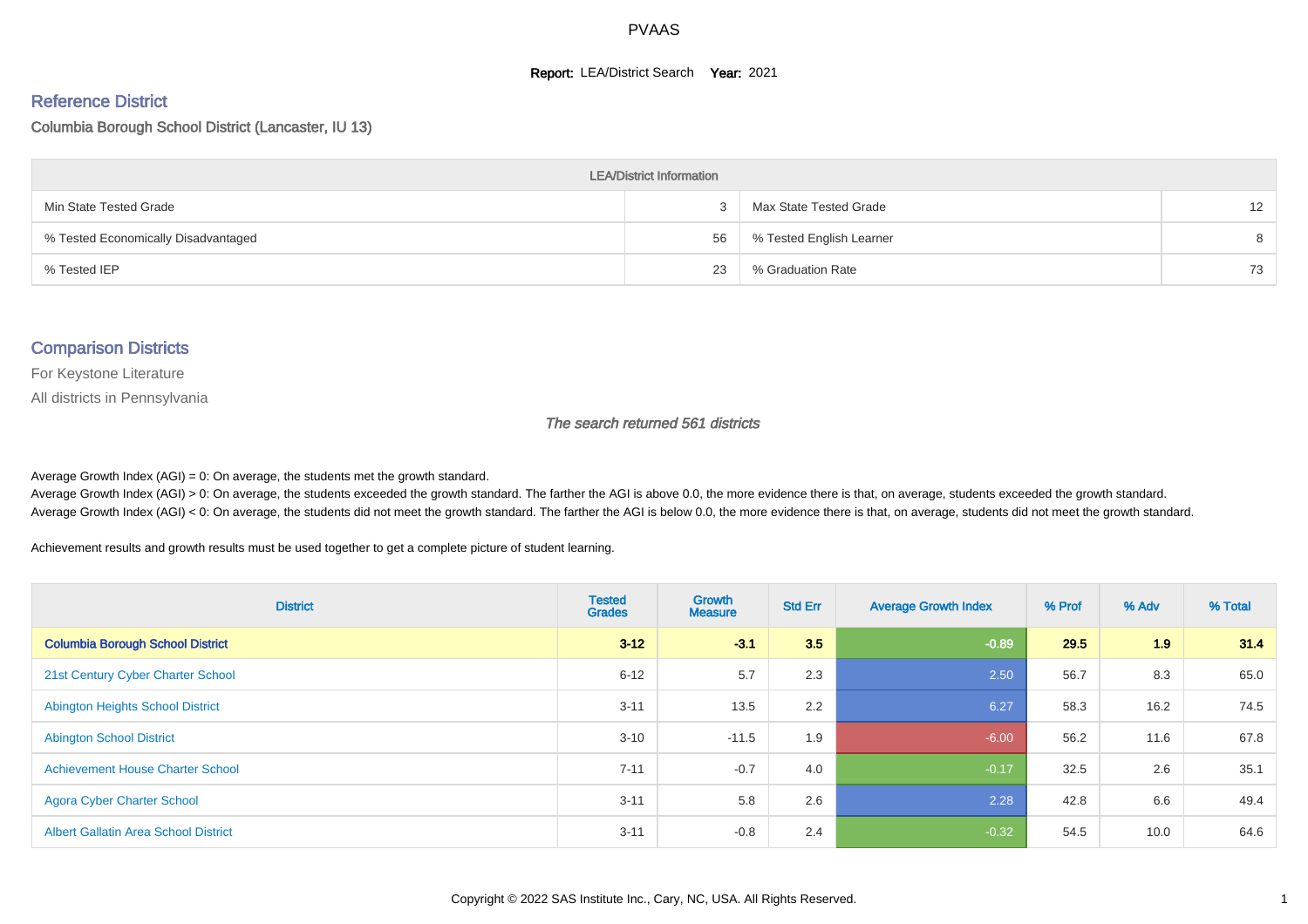| <b>District</b>                          | <b>Tested</b><br><b>Grades</b> | <b>Growth</b><br><b>Measure</b> | <b>Std Err</b> | <b>Average Growth Index</b> | % Prof | % Adv   | % Total |
|------------------------------------------|--------------------------------|---------------------------------|----------------|-----------------------------|--------|---------|---------|
| <b>Columbia Borough School District</b>  | $3 - 12$                       | $-3.1$                          | 3.5            | $-0.89$                     | 29.5   | 1.9     | 31.4    |
| <b>Aliquippa School District</b>         | $3 - 11$                       | $-9.0$                          | 4.2            | $-2.14$                     | 11.0   | $0.0\,$ | 11.0    |
| <b>Allegheny Valley School District</b>  | $3 - 11$                       | 8.5                             | 3.9            | 2.17                        | 53.1   | 12.2    | 65.3    |
| Allegheny-Clarion Valley School District | $3 - 10$                       | 7.8                             | 4.7            | 1.65                        | 53.3   | 3.3     | 56.7    |
| <b>Allentown City School District</b>    | $3 - 12$                       | 5.3                             | 1.4            | 3.88                        | 25.3   | 2.7     | 28.0    |
| <b>Altoona Area School District</b>      | $3 - 12$                       | 3.3                             | 1.6            | 1.99                        | 47.7   | 8.2     | 55.9    |
| Ambridge Area School District            | $3 - 12$                       | 9.1                             | 2.6            | 3.46                        | 50.4   | 10.7    | 61.1    |
| <b>Annville-Cleona School District</b>   | $3 - 12$                       | $-12.1$                         | 2.7            | $-4.46$                     | 34.9   | 7.8     | 42.6    |
| <b>Antietam School District</b>          | $3 - 10$                       | $-4.3$                          | 3.8            | $-1.13$                     | 36.4   | 5.4     | 41.8    |
| <b>Apollo-Ridge School District</b>      | $3 - 12$                       | $-4.7$                          | 3.7            | $-1.24$                     | 50.0   | 10.0    | 60.0    |
| <b>Armstrong School District</b>         | $3 - 11$                       | 2.6                             | 1.7            | 1.53                        | 51.5   | 6.1     | 57.6    |
| <b>Athens Area School District</b>       | $3 - 11$                       | 1.6                             | 2.5            | 0.64                        | 46.9   | 7.6     | 54.5    |
| <b>Austin Area School District</b>       | $3 - 11$                       | $-5.7$                          | 6.4            | $-0.90$                     | 33.3   | 5.6     | 38.9    |
| <b>Avella Area School District</b>       | $3 - 12$                       | $-0.3$                          | 4.7            | $-0.05$                     | 49.3   | 14.5    | 63.8    |
| <b>Avon Grove Charter School</b>         | $3 - 11$                       | 9.0                             | 2.9            | 3.13                        | 58.8   | 16.7    | 75.5    |
| <b>Avon Grove School District</b>        | $3 - 10$                       | 10.0                            | 1.6            | 6.26                        | 56.3   | 18.6    | 74.9    |
| <b>Avonworth School District</b>         | $3 - 10$                       | $-12.6$                         | 3.1            | $-4.01$                     | 59.8   | 4.6     | 64.4    |
| <b>Bald Eagle Area School District</b>   | $3 - 11$                       | $-2.1$                          | 2.7            | $-0.75$                     | 48.4   | 9.4     | 57.7    |
| <b>Baldwin-Whitehall School District</b> | $3 - 11$                       | 1.8                             | 1.9            | 0.94                        | 58.6   | 8.6     | 67.1    |
| <b>Bangor Area School District</b>       | $3 - 12$                       | $-0.9$                          | 2.0            | $-0.43$                     | 44.3   | 4.7     | 49.0    |
| <b>Beaver Area School District</b>       | $3 - 10$                       | 4.7                             | 2.4            | 1.94                        | 57.4   | 16.8    | 74.2    |
| <b>Bedford Area School District</b>      | $3 - 11$                       | 2.5                             | 2.6            | 0.93                        | 48.5   | 10.0    | 58.5    |
| <b>Belle Vernon Area School District</b> | $3 - 11$                       | 6.5                             | 2.6            | 2.44                        | 55.6   | 11.1    | 66.7    |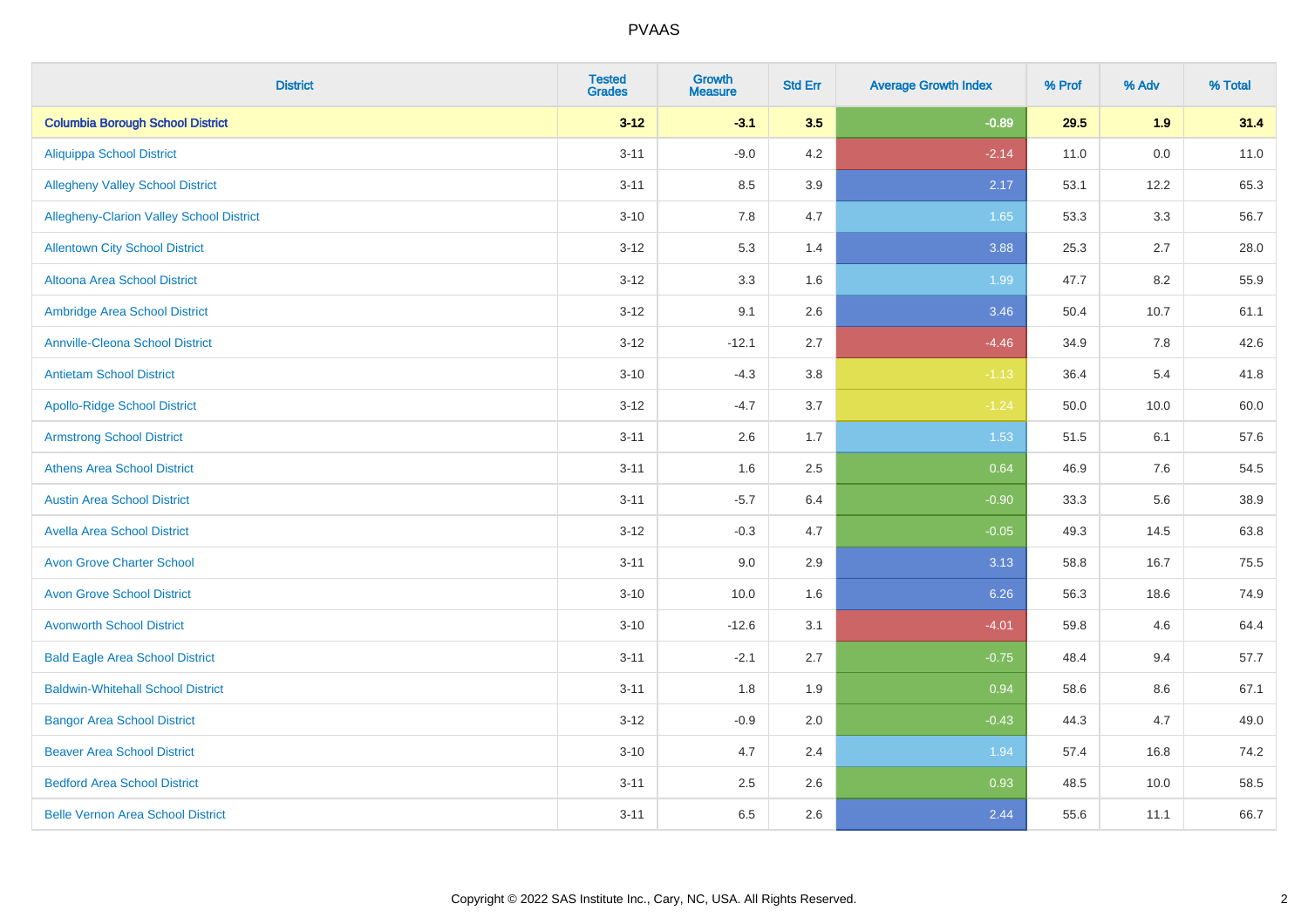| <b>District</b>                              | <b>Tested</b><br><b>Grades</b> | <b>Growth</b><br><b>Measure</b> | <b>Std Err</b> | <b>Average Growth Index</b> | % Prof | % Adv | % Total |
|----------------------------------------------|--------------------------------|---------------------------------|----------------|-----------------------------|--------|-------|---------|
| <b>Columbia Borough School District</b>      | $3 - 12$                       | $-3.1$                          | 3.5            | $-0.89$                     | 29.5   | 1.9   | 31.4    |
| <b>Bellefonte Area School District</b>       | $3 - 11$                       | $-0.4$                          | 2.2            | $-0.17$                     | 47.6   | 10.6  | 58.2    |
| <b>Bellwood-Antis School District</b>        | $3 - 10$                       | $-1.2$                          | 3.2            | $-0.39$                     | 55.1   | 10.1  | 65.2    |
| <b>Belmont Charter School</b>                | $3 - 10$                       | 16.0                            | 6.5            | 2.45                        | 64.3   | 0.0   | 64.3    |
| <b>Bensalem Township School District</b>     | $3 - 11$                       | 1.6                             | 1.6            | 0.98                        | 38.8   | 8.3   | 47.1    |
| <b>Benton Area School District</b>           | $3 - 10$                       | $-9.7$                          | 4.5            | $-2.18$                     | 43.2   | 5.4   | 48.6    |
| <b>Bentworth School District</b>             | $3 - 11$                       | 5.7                             | 3.2            | 1.75                        | 44.2   | 19.5  | 63.6    |
| <b>Berlin Brothersvalley School District</b> | $3 - 11$                       | 4.0                             | 4.2            | 0.96                        | 48.8   | 14.0  | 62.8    |
| <b>Bermudian Springs School District</b>     | $3 - 11$                       | $-5.5$                          | 2.9            | $-1.94$                     | 56.4   | 6.8   | 63.2    |
| <b>Berwick Area School District</b>          | $3 - 11$                       | $-9.3$                          | 2.6            | $-3.59$                     | 42.1   | 5.5   | 47.6    |
| <b>Bethel Park School District</b>           | $3 - 11$                       | 5.6                             | 1.8            | 3.18                        | 65.3   | 18.6  | 83.9    |
| <b>Bethlehem Area School District</b>        | $3 - 11$                       | 9.3                             | 1.1            | 8.15                        | 44.7   | 12.0  | 56.7    |
| <b>Bethlehem-Center School District</b>      | $3 - 10$                       | 8.1                             | 3.3            | 2.46                        | 35.1   | 1.4   | 36.5    |
| <b>Big Beaver Falls Area School District</b> | $3 - 11$                       | $-3.9$                          | 3.3            | $-1.18$                     | 34.1   | 3.5   | 37.6    |
| <b>Big Spring School District</b>            | $3 - 11$                       | $-9.8$                          | 2.4            | $-4.00$                     | 38.6   | 8.9   | 47.5    |
| <b>Blackhawk School District</b>             | $3 - 11$                       | 4.7                             | 2.3            | 2.01                        | 55.8   | 8.8   | 64.6    |
| <b>Blacklick Valley School District</b>      | $3 - 11$                       | 8.0                             | 4.3            | 1.85                        | 34.1   | 0.0   | 34.1    |
| <b>Blairsville-Saltsburg School District</b> | $3 - 11$                       | $-8.0$                          | 3.0            | $-2.68$                     | 37.3   | 7.0   | 44.3    |
| <b>Bloomsburg Area School District</b>       | $3 - 10$                       | 0.7                             | 3.0            | 0.23                        | 55.9   | 11.8  | 67.6    |
| <b>Blue Mountain School District</b>         | $3 - 10$                       | $-5.8$                          | 2.3            | $-2.56$                     | 46.6   | 8.5   | 55.1    |
| <b>Blue Ridge School District</b>            | $3 - 11$                       | $-0.5$                          | 3.6            | $-0.12$                     | 44.6   | 3.1   | 47.7    |
| <b>Boyertown Area School District</b>        | $3 - 11$                       | $-4.7$                          | 1.5            | $-3.17$                     | 55.2   | 11.3  | 66.5    |
| <b>Bradford Area School District</b>         | $3 - 12$                       | $-9.3$                          | 2.4            | $-3.87$                     | 45.8   | 8.3   | 54.2    |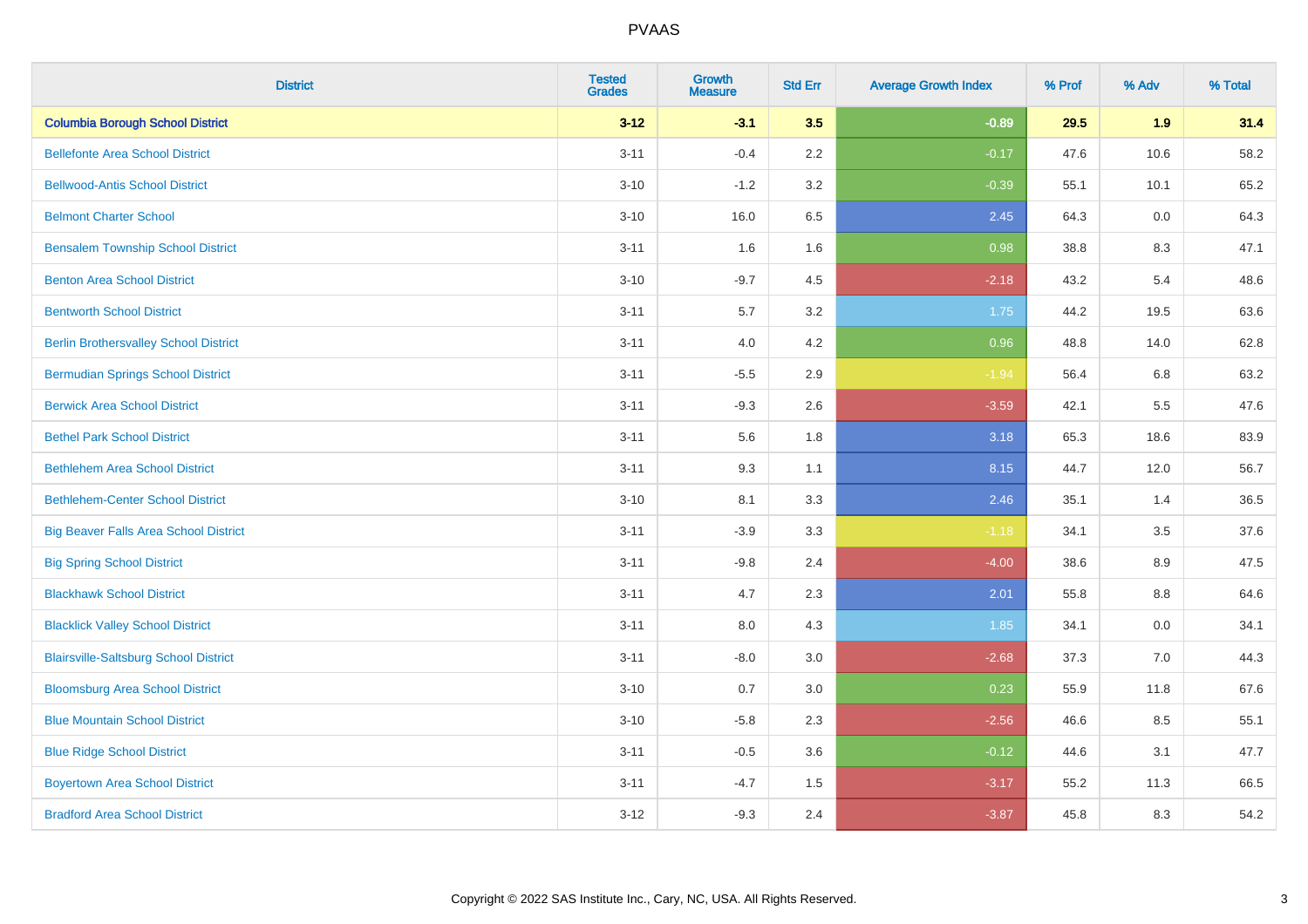| <b>District</b>                                 | <b>Tested</b><br><b>Grades</b> | <b>Growth</b><br><b>Measure</b> | <b>Std Err</b> | <b>Average Growth Index</b> | % Prof | % Adv   | % Total |
|-------------------------------------------------|--------------------------------|---------------------------------|----------------|-----------------------------|--------|---------|---------|
| <b>Columbia Borough School District</b>         | $3 - 12$                       | $-3.1$                          | 3.5            | $-0.89$                     | 29.5   | 1.9     | 31.4    |
| <b>Brandywine Heights Area School District</b>  | $3 - 11$                       | $-4.9$                          | 2.7            | $-1.81$                     | 49.2   | 8.2     | 57.4    |
| <b>Brentwood Borough School District</b>        | $3 - 11$                       | $-5.3$                          | 3.0            | $-1.72$                     | 52.0   | 6.1     | 58.2    |
| <b>Bristol Borough School District</b>          | $3 - 12$                       | $-4.3$                          | 3.4            | $-1.27$                     | 39.7   | 1.3     | 41.0    |
| <b>Bristol Township School District</b>         | $3 - 11$                       | $-13.9$                         | 2.0            | $-7.05$                     | 31.0   | 3.7     | 34.7    |
| <b>Brockway Area School District</b>            | $3 - 11$                       | 0.6                             | 3.6            | 0.16                        | 49.2   | 7.7     | 56.9    |
| <b>Brookville Area School District</b>          | $3 - 11$                       | 6.9                             | 3.0            | 2.30                        | 55.2   | 15.6    | 70.8    |
| <b>Brownsville Area School District</b>         | $3 - 12$                       | $-7.2$                          | 3.9            | $-1.83$                     | 34.4   | 6.1     | 40.5    |
| <b>Bucks County Technical High School</b>       | $9 - 10$                       | $-12.0$                         | 2.5            | $-4.84$                     | 35.9   | 3.2     | 39.2    |
| <b>Burgettstown Area School District</b>        | $3 - 11$                       | $-2.1$                          | 3.4            | $-0.62$                     | 50.0   | 1.4     | 51.4    |
| <b>Burrell School District</b>                  | $3 - 11$                       | 4.5                             | 3.1            | 1.48                        | 58.5   | 13.8    | 72.3    |
| <b>Butler Area School District</b>              | $3 - 11$                       | $-6.5$                          | 1.5            | $-4.26$                     | 42.5   | 9.4     | 51.9    |
| California Area School District                 | $3 - 10$                       | $-7.3$                          | 3.6            | $-2.02$                     | 42.6   | 9.8     | 52.5    |
| Cambria Heights School District                 | $3 - 10$                       | $-4.1$                          | 3.1            | $-1.32$                     | 51.0   | $6.0\,$ | 57.0    |
| <b>Camp Hill School District</b>                | $3 - 12$                       | 2.3                             | 3.0            | 0.78                        | 53.6   | 17.5    | 71.1    |
| Canon-Mcmillan School District                  | $3 - 11$                       | $-0.8$                          | 1.6            | $-0.50$                     | 58.7   | 15.9    | 74.6    |
| <b>Canton Area School District</b>              | $3 - 11$                       | $-5.5$                          | 3.2            | $-1.75$                     | 40.7   | 2.3     | 43.0    |
| Capital Area School for the Arts Charter School | $9 - 11$                       | 5.8                             | 4.1            | 1.39                        | 59.3   | 18.6    | 78.0    |
| <b>Carbon Career &amp; Technical Institute</b>  | $9 - 11$                       | $-5.7$                          | 3.6            | $-1.59$                     | 34.5   | 1.2     | 35.7    |
| <b>Carbondale Area School District</b>          | $3 - 10$                       | 7.4                             | 3.3            | 2.25                        | 56.6   | 2.6     | 59.2    |
| <b>Carlisle Area School District</b>            | $3 - 11$                       | $-5.3$                          | 1.9            | $-2.81$                     | 54.0   | 6.3     | 60.3    |
| <b>Carlynton School District</b>                | $3 - 11$                       | 7.3                             | 3.3            | 2.22                        | 41.0   | 10.5    | 51.6    |
| <b>Carmichaels Area School District</b>         | $3 - 10$                       | $-9.3$                          | 3.3            | $-2.81$                     | 35.1   | 1.4     | 36.5    |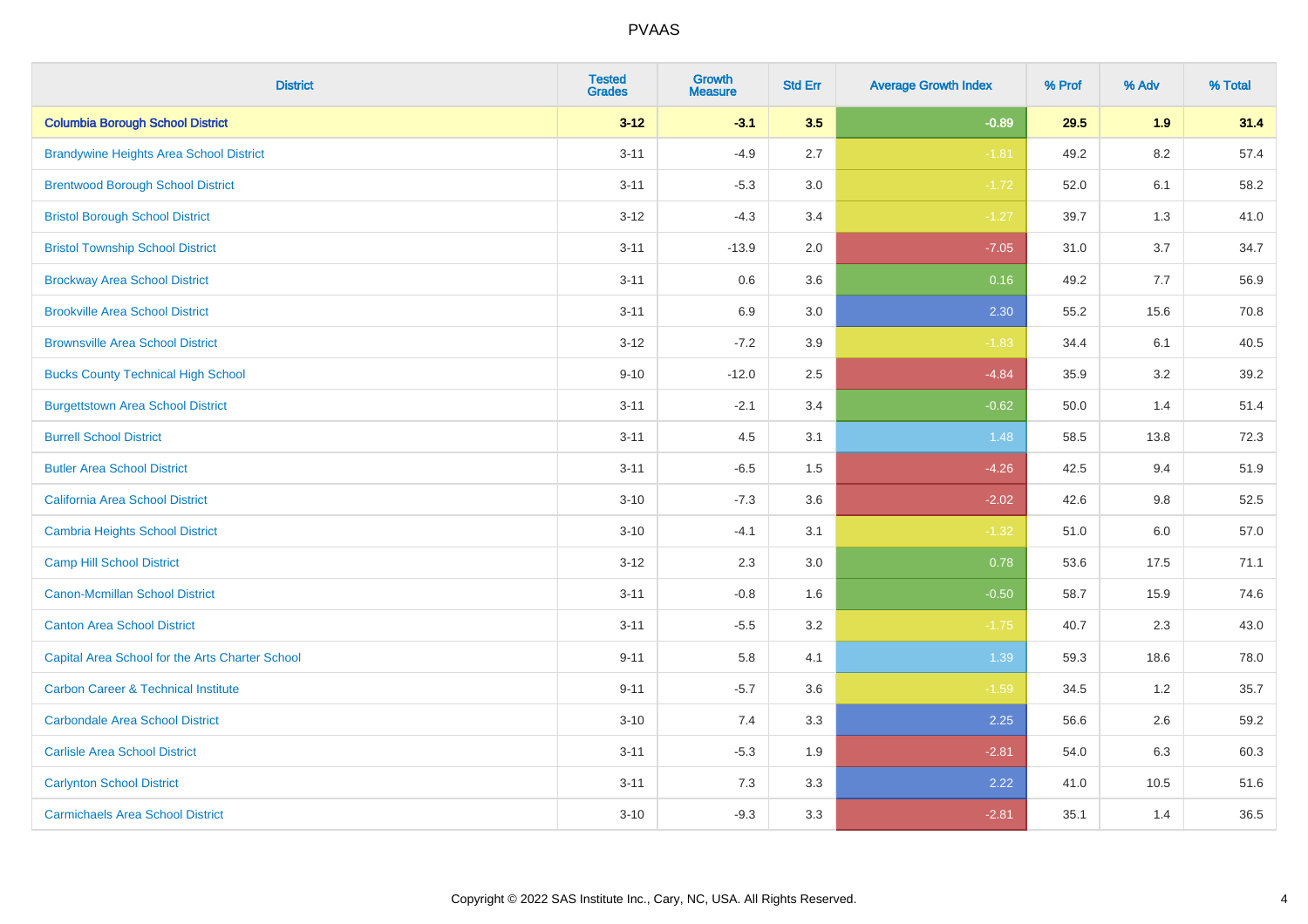| <b>District</b>                                         | <b>Tested</b><br><b>Grades</b> | <b>Growth</b><br><b>Measure</b> | <b>Std Err</b> | <b>Average Growth Index</b> | % Prof | % Adv | % Total |
|---------------------------------------------------------|--------------------------------|---------------------------------|----------------|-----------------------------|--------|-------|---------|
| <b>Columbia Borough School District</b>                 | $3 - 12$                       | $-3.1$                          | 3.5            | $-0.89$                     | 29.5   | 1.9   | 31.4    |
| Catasaugua Area School District                         | $3 - 12$                       | $-12.1$                         | 3.0            | $-4.00$                     | 36.8   | 7.6   | 44.3    |
| <b>Centennial School District</b>                       | $3 - 10$                       | 7.1                             | 1.7            | 4.29                        | 50.1   | 8.7   | 58.9    |
| Center For Student Learning Charter School At Pennsbury | $6 - 12$                       | $-2.9$                          | 6.1            | $-0.47$                     | 42.9   | 0.0   | 42.9    |
| <b>Central Bucks School District</b>                    | $3 - 11$                       | 1.6                             | 0.9            | 1.66                        | 63.0   | 16.8  | 79.8    |
| <b>Central Cambria School District</b>                  | $3 - 11$                       | 3.0                             | 2.5            | 1.17                        | 56.2   | 9.7   | 66.0    |
| <b>Central Columbia School District</b>                 | $3 - 12$                       | $-4.8$                          | 2.6            | $-1.86$                     | 53.7   | 14.8  | 68.5    |
| <b>Central Dauphin School District</b>                  | $3 - 11$                       | 4.4                             | 1.3            | 3.32                        | 53.3   | 7.4   | 60.7    |
| <b>Central Fulton School District</b>                   | $3 - 11$                       | $-0.5$                          | 3.5            | $-0.14$                     | 51.4   | 8.6   | 60.0    |
| <b>Central Greene School District</b>                   | $3 - 11$                       | $-1.6$                          | 2.8            | $-0.55$                     | 54.2   | 2.8   | 57.0    |
| <b>Central Valley School District</b>                   | $3 - 10$                       | 4.8                             | 2.4            | 1.98                        | 56.9   | 9.0   | 65.9    |
| <b>Central York School District</b>                     | $3 - 12$                       | 12.3                            | 1.7            | 7.20                        | 55.5   | 11.5  | 67.0    |
| <b>Chambersburg Area School District</b>                | $3 - 11$                       | $-9.5$                          | 1.3            | $-7.20$                     | 42.7   | 8.6   | 51.4    |
| <b>Charleroi School District</b>                        | $3 - 11$                       | $-2.6$                          | 3.0            | $-0.86$                     | 55.7   | 7.4   | 63.1    |
| <b>Chartiers Valley School District</b>                 | $3 - 11$                       | $-1.7$                          | 2.0            | $-0.81$                     | 54.7   | 8.4   | 63.1    |
| <b>Chartiers-Houston School District</b>                | $3 - 10$                       | $-8.6$                          | 3.5            | $-2.41$                     | 59.7   | 4.5   | 64.2    |
| <b>Cheltenham School District</b>                       | $3 - 11$                       | $-1.4$                          | 2.1            | $-0.67$                     | 46.1   | 10.0  | 56.1    |
| <b>Chester Charter Scholars Academy Charter School</b>  | $3 - 12$                       | 8.4                             | 4.1            | 2.03                        | 23.4   | 0.0   | 23.4    |
| <b>Chester-Upland School District</b>                   | $3 - 11$                       | $-0.3$                          | 2.7            | $-0.09$                     | 13.8   | 0.8   | 14.6    |
| <b>Chestnut Ridge School District</b>                   | $3 - 12$                       | $-3.4$                          | 2.9            | $-1.17$                     | 46.6   | 5.8   | 52.4    |
| <b>Chichester School District</b>                       | $3 - 11$                       | $-2.7$                          | 2.3            | $-1.17$                     | 44.6   | 6.6   | 51.2    |
| <b>City CHS</b>                                         | $10 - 11$                      | 13.6                            | 2.7            | 5.12                        | 45.8   | 3.0   | 48.8    |
| <b>Clairton City School District</b>                    | $3 - 11$                       | 3.5                             | 3.7            | 0.95                        | 13.4   | 0.0   | 13.4    |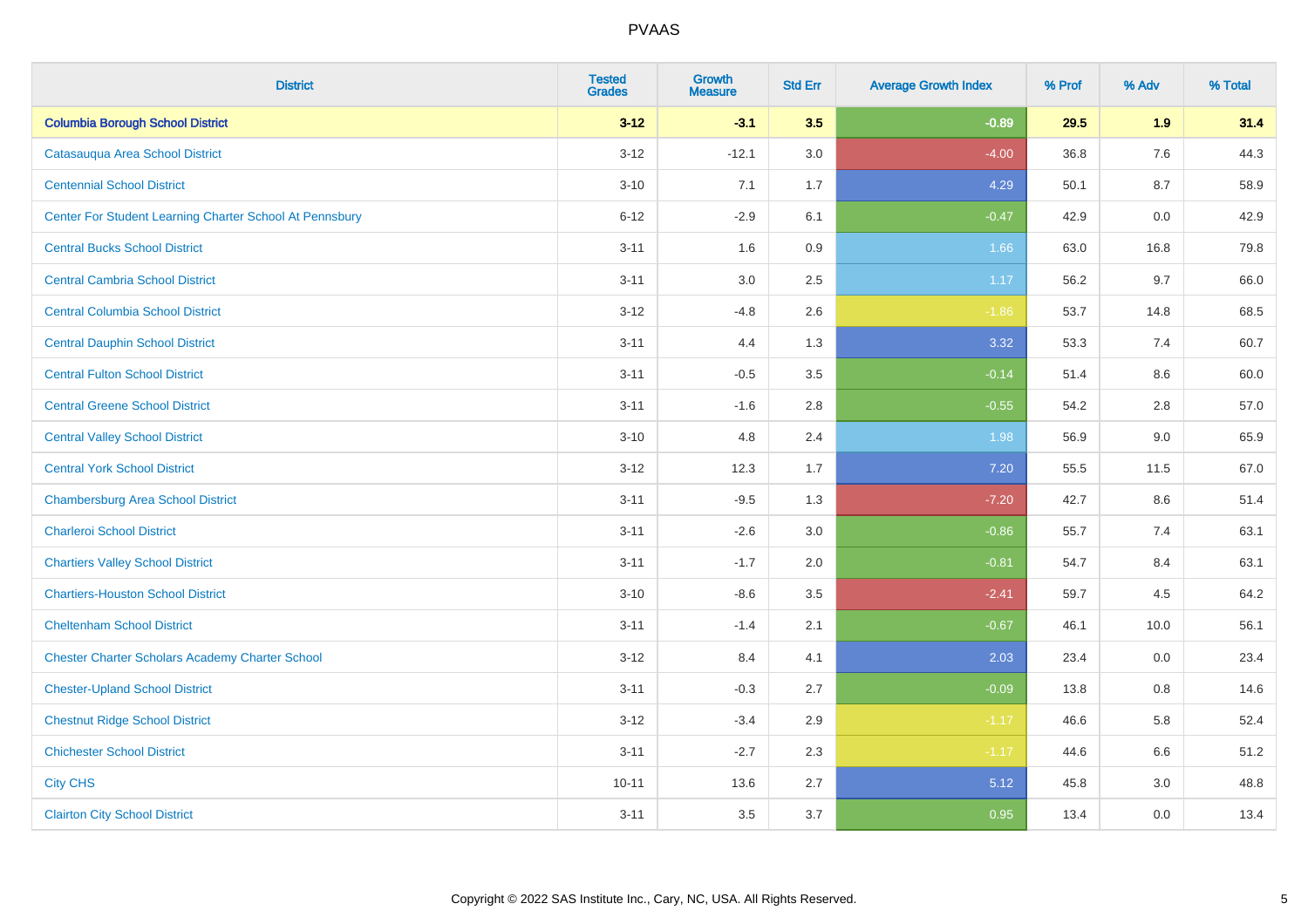| <b>District</b>                                    | <b>Tested</b><br><b>Grades</b> | <b>Growth</b><br><b>Measure</b> | <b>Std Err</b> | <b>Average Growth Index</b> | % Prof | % Adv | % Total |
|----------------------------------------------------|--------------------------------|---------------------------------|----------------|-----------------------------|--------|-------|---------|
| <b>Columbia Borough School District</b>            | $3 - 12$                       | $-3.1$                          | 3.5            | $-0.89$                     | 29.5   | 1.9   | 31.4    |
| <b>Clarion Area School District</b>                | $3 - 11$                       | 10.3                            | 4.1            | 2.51                        | 45.4   | 14.6  | 60.0    |
| <b>Clarion-Limestone Area School District</b>      | $3 - 12$                       | $-2.5$                          | 4.1            | $-0.60$                     | 56.8   | 6.8   | 63.6    |
| <b>Claysburg-Kimmel School District</b>            | $3 - 11$                       | $-5.7$                          | 4.0            | $-1.42$                     | 42.9   | 8.2   | 51.0    |
| <b>Clearfield Area School District</b>             | $3 - 10$                       | $-9.4$                          | 2.6            | $-3.56$                     | 43.0   | 3.1   | 46.1    |
| <b>Coatesville Area School District</b>            | $3 - 11$                       | $-4.4$                          | 1.7            | $-2.62$                     | 36.3   | 4.2   | 40.5    |
| <b>Cocalico School District</b>                    | $3 - 11$                       | 10.6                            | 2.0            | 5.18                        | 50.8   | 14.1  | 64.8    |
| <b>Collegium Charter School</b>                    | $3 - 10$                       | 5.9                             | 2.5            | 2.33                        | 38.1   | 7.9   | 46.0    |
| <b>Colonial School District</b>                    | $3 - 11$                       | 14.0                            | 1.7            | 8.21                        | 60.2   | 19.6  | 79.8    |
| <b>Columbia Borough School District</b>            | $3 - 12$                       | $-3.1$                          | 3.5            | $-0.89$                     | 29.5   | 1.9   | 31.4    |
| Columbia-Montour AVTS                              | $9 - 10$                       | $-12.5$                         | 3.0            | $-4.16$                     | 22.3   | 0.6   | 22.9    |
| <b>Commodore Perry School District</b>             | $3 - 11$                       | 3.2                             | 5.5            | 0.58                        | 58.3   | 0.0   | 58.3    |
| <b>Commonwealth Charter Academy Charter School</b> | $3 - 10$                       | 9.1                             | 1.9            | 4.90                        | 47.2   | 9.1   | 56.3    |
| Community Academy Of Philadelphia Charter School   | $3 - 11$                       | 5.8                             | 2.7            | 2.12                        | 26.7   | 0.9   | 27.6    |
| Conemaugh Township Area School District            | $3 - 12$                       | $-3.7$                          | 3.4            | $-1.09$                     | 53.8   | 17.6  | 71.4    |
| <b>Conemaugh Valley School District</b>            | $3-12$                         | $-3.2$                          | 4.1            | $-0.78$                     | 48.2   | 5.6   | 53.7    |
| <b>Conestoga Valley School District</b>            | $3 - 11$                       | 8.7                             | 1.8            | 4.69                        | 60.3   | 13.5  | 73.8    |
| <b>Conewago Valley School District</b>             | $3 - 12$                       | $-0.9$                          | 2.0            | $-0.45$                     | 51.7   | 9.6   | 61.3    |
| <b>Conneaut School District</b>                    | $3-12$                         | $-7.5$                          | 2.6            | $-2.91$                     | 38.4   | 7.4   | 45.8    |
| <b>Connellsville Area School District</b>          | $3 - 11$                       | 6.1                             | 2.0            | 3.05                        | 45.4   | 7.8   | 53.2    |
| <b>Conrad Weiser Area School District</b>          | $3 - 11$                       | 3.6                             | 2.2            | 1.63                        | 52.1   | 2.1   | 54.2    |
| <b>Cornell School District</b>                     | $3 - 11$                       | $-1.6$                          | 5.0            | $-0.32$                     | 33.8   | 1.5   | 35.4    |
| <b>Cornwall-Lebanon School District</b>            | $3 - 11$                       | 8.3                             | 1.6            | 5.08                        | 47.2   | 8.4   | 55.6    |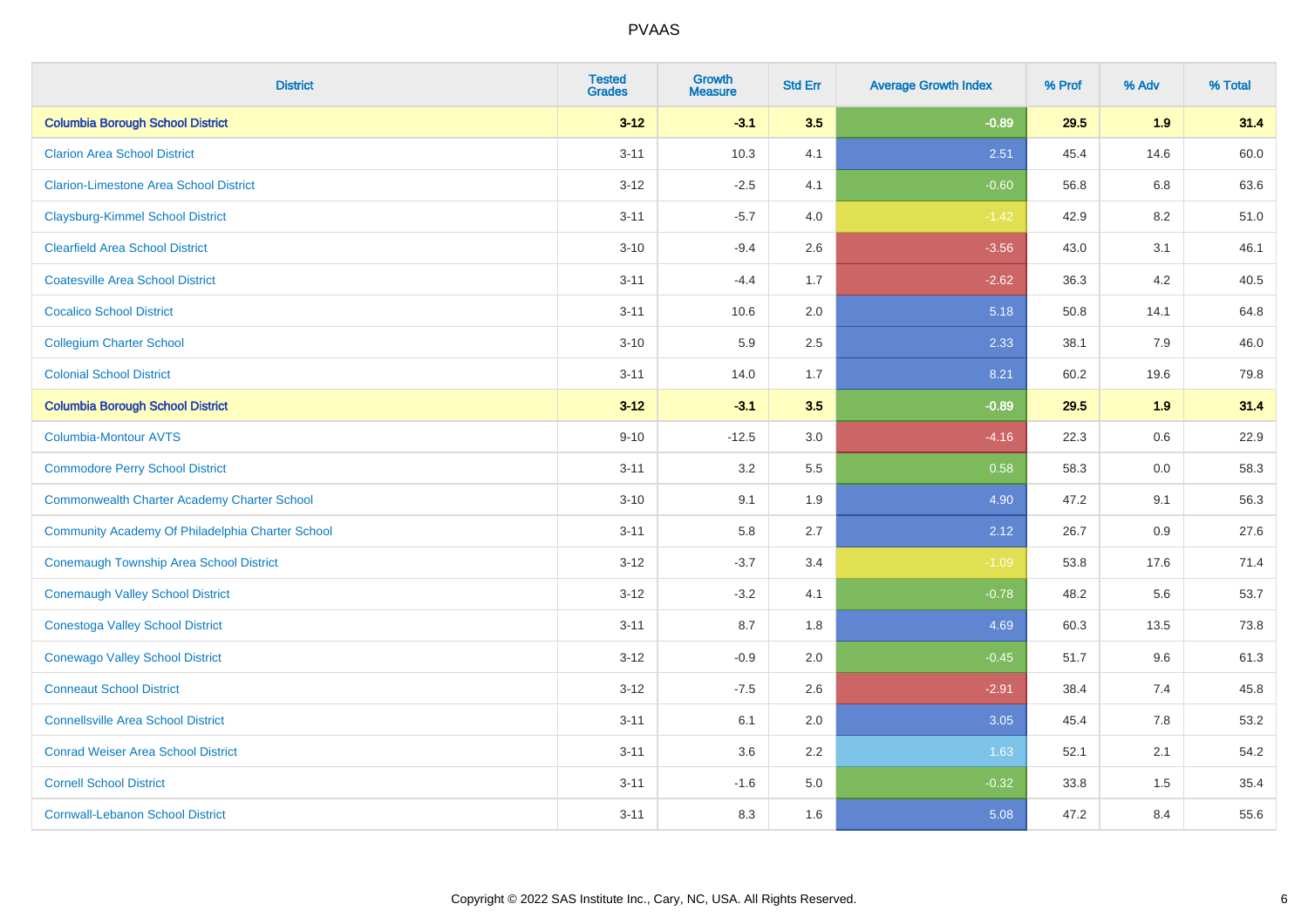| <b>District</b>                          | <b>Tested</b><br><b>Grades</b> | <b>Growth</b><br><b>Measure</b> | <b>Std Err</b> | <b>Average Growth Index</b> | % Prof | % Adv | % Total |
|------------------------------------------|--------------------------------|---------------------------------|----------------|-----------------------------|--------|-------|---------|
| <b>Columbia Borough School District</b>  | $3 - 12$                       | $-3.1$                          | 3.5            | $-0.89$                     | 29.5   | 1.9   | 31.4    |
| <b>Corry Area School District</b>        | $3 - 11$                       | $-5.3$                          | 2.6            | $-2.03$                     | 38.5   | 6.0   | 44.5    |
| <b>Coudersport Area School District</b>  | $3 - 11$                       | 7.7                             | 3.7            | 2.06                        | 55.7   | 8.2   | 63.9    |
| <b>Council Rock School District</b>      | $3 - 11$                       | 8.9                             | 1.2            | 7.65                        | 62.8   | 16.6  | 79.4    |
| <b>Cranberry Area School District</b>    | $3 - 12$                       | 9.2                             | 3.0            | 3.04                        | 47.5   | 10.2  | 57.6    |
| <b>Crawford Central School District</b>  | $3 - 11$                       | $-4.7$                          | 2.2            | $-2.15$                     | 40.6   | 10.5  | 51.1    |
| <b>Crestwood School District</b>         | $3 - 11$                       | $-0.4$                          | 2.4            | $-0.17$                     | 57.4   | 17.0  | 74.4    |
| <b>Cumberland Valley School District</b> | $3 - 12$                       | 18.5                            | 1.3            | 14.64                       | 60.7   | 23.4  | 84.1    |
| <b>Curwensville Area School District</b> | $3 - 11$                       | $-27.9$                         | 4.1            | $-6.72$                     | 42.5   | 4.1   | 46.6    |
| <b>Dallas School District</b>            | $3 - 11$                       | $-2.5$                          | 2.2            | $-1.12$                     | 54.9   | 7.6   | 62.4    |
| <b>Dallastown Area School District</b>   | $3 - 11$                       | 13.5                            | 1.5            | 8.84                        | 56.0   | 17.9  | 73.8    |
| <b>Daniel Boone Area School District</b> | $3-12$                         | 5.7                             | 2.0            | 2.88                        | 51.0   | 11.5  | 62.6    |
| Danville Area School District            | $3 - 11$                       | 0.4                             | 2.6            | 0.15                        | 57.4   | 18.4  | 75.7    |
| <b>Dauphin County Technical School</b>   | $9 - 11$                       | $-45.5$                         | 2.6            | $-17.72$                    | 14.4   | 2.5   | 16.9    |
| <b>Deer Lakes School District</b>        | $3 - 11$                       | 17.0                            | 2.7            | 6.32                        | 61.5   | 16.4  | 77.9    |
| <b>Delaware Valley School District</b>   | $3 - 11$                       | 12.6                            | 1.8            | 6.93                        | 55.2   | 16.2  | 71.4    |
| <b>Derry Area School District</b>        | $3 - 11$                       | 13.2                            | 2.8            | 4.69                        | 60.0   | 12.5  | 72.5    |
| <b>Derry Township School District</b>    | $3 - 10$                       | 12.8                            | 2.0            | 6.39                        | 54.8   | 25.8  | 80.6    |
| <b>Donegal School District</b>           | $3-12$                         | 3.1                             | 2.4            | 1.29                        | 60.6   | 9.1   | 69.7    |
| Dover Area School District               | $3 - 12$                       | 6.0                             | 2.1            | 2.94                        | 52.2   | 6.0   | 58.2    |
| Downingtown Area School District         | $3 - 11$                       | 12.1                            | 1.1            | 10.67                       | 60.0   | 23.5  | 83.6    |
| Dr Robert Ketterer Charter School Inc    | $6 - 12$                       | 10.1                            | 5.0            | 2.04                        | 14.9   | 0.4   | 15.3    |
| <b>Dubois Area School District</b>       | $3 - 11$                       | $-6.2$                          | 2.0            | $-3.07$                     | 50.9   | 13.4  | 64.3    |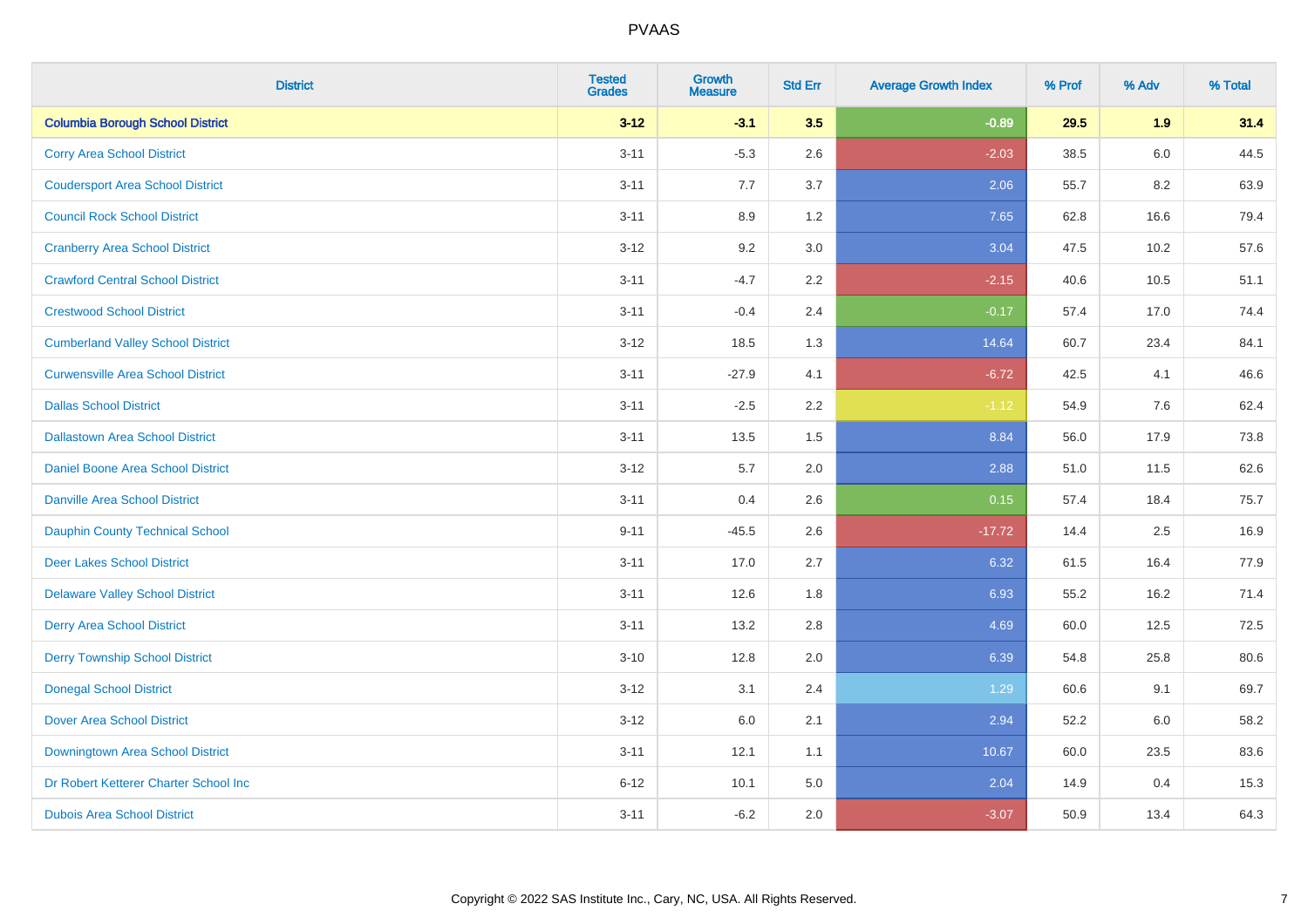| <b>District</b>                                   | <b>Tested</b><br><b>Grades</b> | <b>Growth</b><br><b>Measure</b> | <b>Std Err</b> | <b>Average Growth Index</b> | % Prof | % Adv | % Total |
|---------------------------------------------------|--------------------------------|---------------------------------|----------------|-----------------------------|--------|-------|---------|
| <b>Columbia Borough School District</b>           | $3 - 12$                       | $-3.1$                          | 3.5            | $-0.89$                     | 29.5   | 1.9   | 31.4    |
| <b>Dunmore School District</b>                    | $3 - 11$                       | $-7.7$                          | 2.9            | $-2.62$                     | 34.0   | 7.2   | 41.2    |
| <b>East Allegheny School District</b>             | $3 - 11$                       | $-6.3$                          | 3.3            | $-1.87$                     | 31.9   | 9.7   | 41.7    |
| <b>East Lycoming School District</b>              | $3 - 11$                       | $-6.0$                          | 2.7            | $-2.24$                     | 48.3   | 4.2   | 52.5    |
| <b>East Penn School District</b>                  | $3 - 11$                       | 4.1                             | 1.3            | 3.27                        | 55.8   | 11.5  | 67.3    |
| <b>East Pennsboro Area School District</b>        | $3 - 11$                       | $-4.2$                          | 2.5            | $-1.71$                     | 60.8   | 8.5   | 69.3    |
| East Stroudsburg Area School District             | $3 - 11$                       | 0.1                             | 1.6            | 0.05                        | 45.8   | 7.8   | 53.6    |
| <b>Eastern Lancaster County School District</b>   | $3 - 12$                       | 4.5                             | 2.2            | 2.09                        | 46.3   | 11.4  | 57.6    |
| <b>Eastern Lebanon County School District</b>     | $3 - 11$                       | 8.6                             | 2.2            | 3.84                        | 48.8   | 11.4  | 60.3    |
| <b>Eastern York School District</b>               | $3 - 11$                       | 9.6                             | 2.6            | 3.71                        | 56.3   | 12.6  | 68.9    |
| <b>Easton Area School District</b>                | $3 - 12$                       | $-4.1$                          | 1.4            | $-2.91$                     | 39.9   | 4.0   | 43.9    |
| <b>Elizabeth Forward School District</b>          | $3 - 11$                       | $-8.4$                          | 2.4            | $-3.41$                     | 51.7   | 4.0   | 55.7    |
| Elizabethtown Area School District                | $3 - 12$                       | $-0.9$                          | 1.9            | $-0.47$                     | 50.0   | 11.2  | 61.2    |
| <b>Elk Lake School District</b>                   | $3 - 11$                       | $-4.0$                          | 3.3            | $-1.23$                     | 46.2   | 3.3   | 49.4    |
| <b>Ellwood City Area School District</b>          | $3 - 11$                       | $-4.2$                          | 3.2            | $-1.29$                     | 54.1   | 14.1  | 68.2    |
| <b>Ephrata Area School District</b>               | $3 - 11$                       | 5.6                             | 1.8            | 3.12                        | 54.7   | 9.5   | 64.2    |
| <b>Erie City School District</b>                  | $3 - 12$                       | $-14.5$                         | 1.6            | $-9.26$                     | 25.4   | 3.0   | 28.4    |
| Esperanza Academy Charter School                  | $4 - 11$                       | 4.0                             | 2.5            | 1.61                        | 32.4   | 0.7   | 33.1    |
| <b>Esperanza Cyber Charter School</b>             | $3 - 11$                       | 7.1                             | 6.1            | 1.16                        | 9.1    | 0.0   | 9.1     |
| <b>Everett Area School District</b>               | $3 - 11$                       | 5.0                             | 3.4            | 1.47                        | 60.5   | 1.3   | 61.8    |
| <b>Executive Education Academy Charter School</b> | $3 - 10$                       | $-6.5$                          | 3.1            | $-2.08$                     | 23.7   | 2.2   | 25.8    |
| <b>Exeter Township School District</b>            | $3 - 11$                       | $-10.4$                         | 1.9            | $-5.44$                     | 50.6   | 2.7   | 53.3    |
| <b>Fairfield Area School District</b>             | $3 - 11$                       | $-5.6$                          | 3.4            | $-1.66$                     | 57.9   | 4.0   | 61.8    |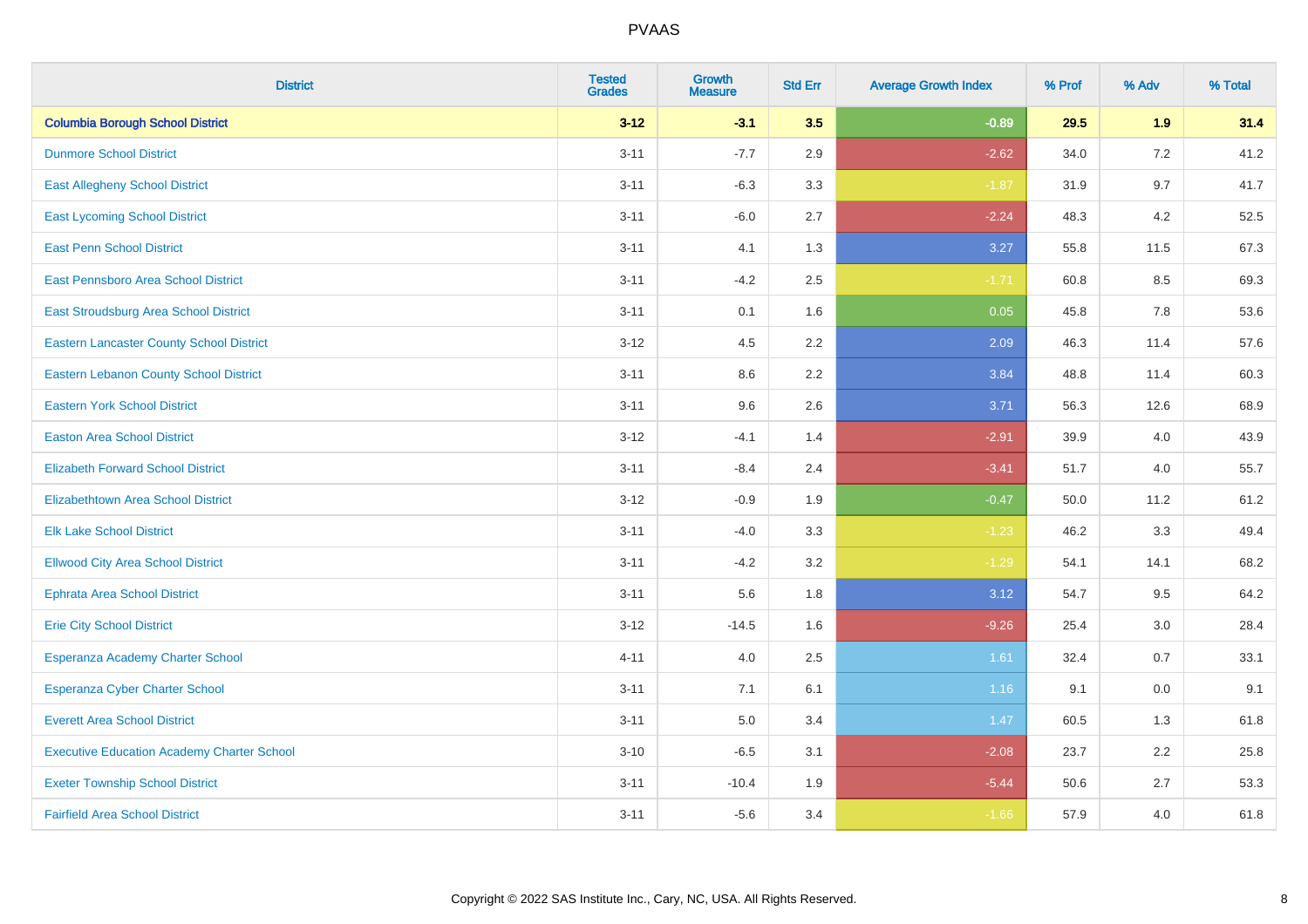| <b>District</b>                             | <b>Tested</b><br><b>Grades</b> | <b>Growth</b><br><b>Measure</b> | <b>Std Err</b> | <b>Average Growth Index</b> | % Prof | % Adv   | % Total |
|---------------------------------------------|--------------------------------|---------------------------------|----------------|-----------------------------|--------|---------|---------|
| <b>Columbia Borough School District</b>     | $3 - 12$                       | $-3.1$                          | 3.5            | $-0.89$                     | 29.5   | 1.9     | 31.4    |
| <b>Fairview School District</b>             | $3 - 11$                       | 3.4                             | 2.6            | 1.32                        | 57.2   | 17.6    | 74.8    |
| <b>Fannett-Metal School District</b>        | $3 - 11$                       | $-3.4$                          | 5.1            | $-0.67$                     | 38.7   | 8.1     | 46.8    |
| <b>Farrell Area School District</b>         | $3 - 11$                       | $-10.4$                         | 4.3            | $-2.41$                     | 19.0   | $0.0\,$ | 19.0    |
| <b>Ferndale Area School District</b>        | $3 - 10$                       | $-5.8$                          | 4.3            | $-1.33$                     | 40.0   | 0.0     | 40.0    |
| <b>Fleetwood Area School District</b>       | $3 - 10$                       | 12.2                            | 2.2            | 5.68                        | 53.5   | 11.6    | 65.2    |
| <b>Forbes Road School District</b>          | $3 - 11$                       | 2.8                             | 5.1            | 0.56                        | 41.4   | 10.3    | 51.7    |
| <b>Forest Area School District</b>          | $3 - 11$                       | $-4.4$                          | 5.4            | $-0.81$                     | 36.2   | 2.1     | 38.3    |
| <b>Forest City Regional School District</b> | $3 - 12$                       | $-6.0$                          | 3.0            | $-1.96$                     | 44.1   | $0.0\,$ | 44.1    |
| <b>Forest Hills School District</b>         | $3 - 11$                       | $-7.3$                          | 2.7            | $-2.74$                     | 41.1   | 13.7    | 54.8    |
| <b>Fort Cherry School District</b>          | $3 - 10$                       | $-5.9$                          | 3.8            | $-1.56$                     | 55.2   | 5.2     | 60.3    |
| <b>Fort Leboeuf School District</b>         | $3 - 11$                       | 11.7                            | 2.5            | 4.73                        | 48.5   | 21.1    | 69.6    |
| <b>Fox Chapel Area School District</b>      | $3 - 11$                       | 9.8                             | 1.8            | 5.36                        | 56.6   | 28.6    | 85.2    |
| <b>Franklin Area School District</b>        | $3 - 11$                       | 6.6                             | 2.8            | 2.34                        | 48.2   | 4.5     | 52.7    |
| <b>Franklin Regional School District</b>    | $3 - 11$                       | 2.0                             | 1.9            | 1.02                        | 66.7   | 15.5    | 82.1    |
| <b>Frazier School District</b>              | $3 - 11$                       | $-17.2$                         | 3.7            | $-4.70$                     | 37.1   | 1.6     | 38.7    |
| <b>Freedom Area School District</b>         | $3 - 11$                       | $-7.1$                          | 3.0            | $-2.37$                     | 43.8   | $4.2\,$ | 47.9    |
| <b>Freeport Area School District</b>        | $3 - 10$                       | 9.7                             | 2.5            | 3.91                        | 57.5   | 17.8    | 75.3    |
| <b>Galeton Area School District</b>         | $3 - 11$                       | 2.2                             | 5.3            | 0.42                        | 41.3   | 4.4     | 45.6    |
| <b>Garnet Valley School District</b>        | $3 - 10$                       | 10.9                            | 1.7            | 6.53                        | 67.1   | 19.0    | 86.1    |
| <b>Gateway School District</b>              | $3 - 11$                       | 0.8                             | 2.2            | 0.38                        | 52.1   | 13.8    | 65.9    |
| <b>General Mclane School District</b>       | $3 - 11$                       | 3.1                             | 2.9            | 1.07                        | 62.3   | 4.9     | 67.2    |
| <b>Gettysburg Area School District</b>      | $3 - 11$                       | $-4.0$                          | 2.1            | $-1.89$                     | 45.3   | 14.0    | 59.3    |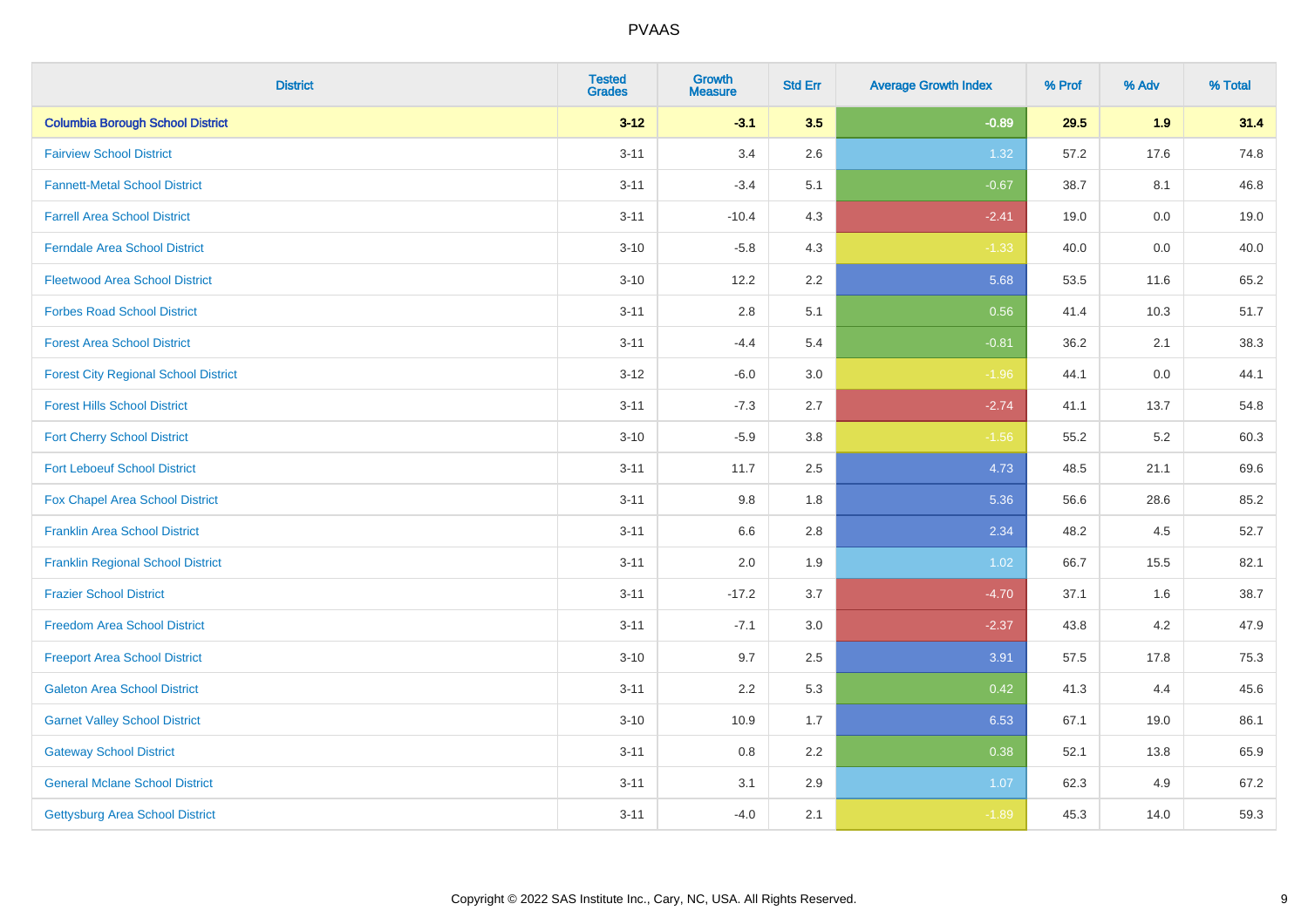| <b>District</b>                               | <b>Tested</b><br><b>Grades</b> | Growth<br><b>Measure</b> | <b>Std Err</b> | <b>Average Growth Index</b> | % Prof | % Adv   | % Total |
|-----------------------------------------------|--------------------------------|--------------------------|----------------|-----------------------------|--------|---------|---------|
| <b>Columbia Borough School District</b>       | $3 - 12$                       | $-3.1$                   | 3.5            | $-0.89$                     | 29.5   | 1.9     | 31.4    |
| <b>Gillingham Charter School</b>              | $3 - 11$                       | $-4.4$                   | 5.6            | $-0.77$                     | 20.8   | 8.3     | 29.2    |
| <b>Girard School District</b>                 | $3 - 11$                       | $-0.6$                   | 2.7            | $-0.22$                     | 53.9   | 15.6    | 69.6    |
| <b>Glendale School District</b>               | $3 - 10$                       | $-0.9$                   | 3.7            | $-0.24$                     | 50.0   | 5.4     | 55.4    |
| <b>Governor Mifflin School District</b>       | $3 - 11$                       | 4.1                      | 1.8            | 2.33                        | 42.5   | 7.2     | 49.7    |
| <b>Great Valley School District</b>           | $3 - 11$                       | 15.0                     | 1.9            | 7.98                        | 50.0   | 35.0    | 85.0    |
| <b>Greater Johnstown School District</b>      | $3 - 11$                       | $-3.1$                   | 2.6            | $-1.19$                     | 26.1   | $0.0\,$ | 26.1    |
| <b>Greater Latrobe School District</b>        | $3 - 11$                       | 0.6                      | 1.9            | 0.31                        | 55.5   | 14.1    | 69.5    |
| <b>Greater Nanticoke Area School District</b> | $3 - 12$                       | 11.2                     | 2.8            | 4.01                        | 38.0   | 12.4    | 50.4    |
| <b>Greencastle-Antrim School District</b>     | $3 - 11$                       | $-3.0$                   | $2.2\,$        | $-1.36$                     | 62.4   | 9.9     | 72.3    |
| <b>Greensburg Salem School District</b>       | $3 - 11$                       | $-4.4$                   | 2.4            | $-1.88$                     | 47.6   | 4.9     | 52.4    |
| <b>Greenville Area School District</b>        | $3 - 11$                       | 0.7                      | 2.9            | 0.26                        | 53.4   | 6.9     | 60.3    |
| <b>Greenwood School District</b>              | $3 - 11$                       | 15.9                     | 3.9            | 4.11                        | 50.0   | 25.0    | 75.0    |
| <b>Grove City Area School District</b>        | $3 - 12$                       | 5.1                      | 2.4            | 2.09                        | 36.4   | 16.5    | 52.8    |
| <b>Halifax Area School District</b>           | $3 - 11$                       | 4.7                      | 3.9            | 1.22                        | 61.5   | 9.6     | 71.2    |
| Hamburg Area School District                  | $3 - 11$                       | 8.9                      | 2.5            | 3.63                        | 43.5   | 8.2     | 51.7    |
| <b>Hampton Township School District</b>       | $3 - 11$                       | 5.1                      | 2.2            | 2.35                        | 54.0   | 28.2    | 82.2    |
| <b>Hanover Area School District</b>           | $3 - 11$                       | 2.2                      | 4.6            | 0.48                        | 42.9   | 5.7     | 48.6    |
| <b>Hanover Public School District</b>         | $3 - 11$                       | 5.2                      | 2.8            | 1.83                        | 52.2   | 14.4    | 66.7    |
| <b>Harbor Creek School District</b>           | $3 - 11$                       | $-7.1$                   | 2.7            | $-2.67$                     | 48.8   | 15.2    | 64.0    |
| Harmony Area School District                  | $3 - 10$                       | 4.5                      | 6.3            | 0.72                        | 33.3   | 13.3    | 46.7    |
| <b>Harrisburg City School District</b>        | $3 - 11$                       | $-0.4$                   | 2.1            | $-0.19$                     | 15.1   | 0.4     | 15.5    |
| Hatboro-Horsham School District               | $3 - 11$                       | $-12.8$                  | 1.7            | $-7.47$                     | 45.6   | 7.2     | 52.8    |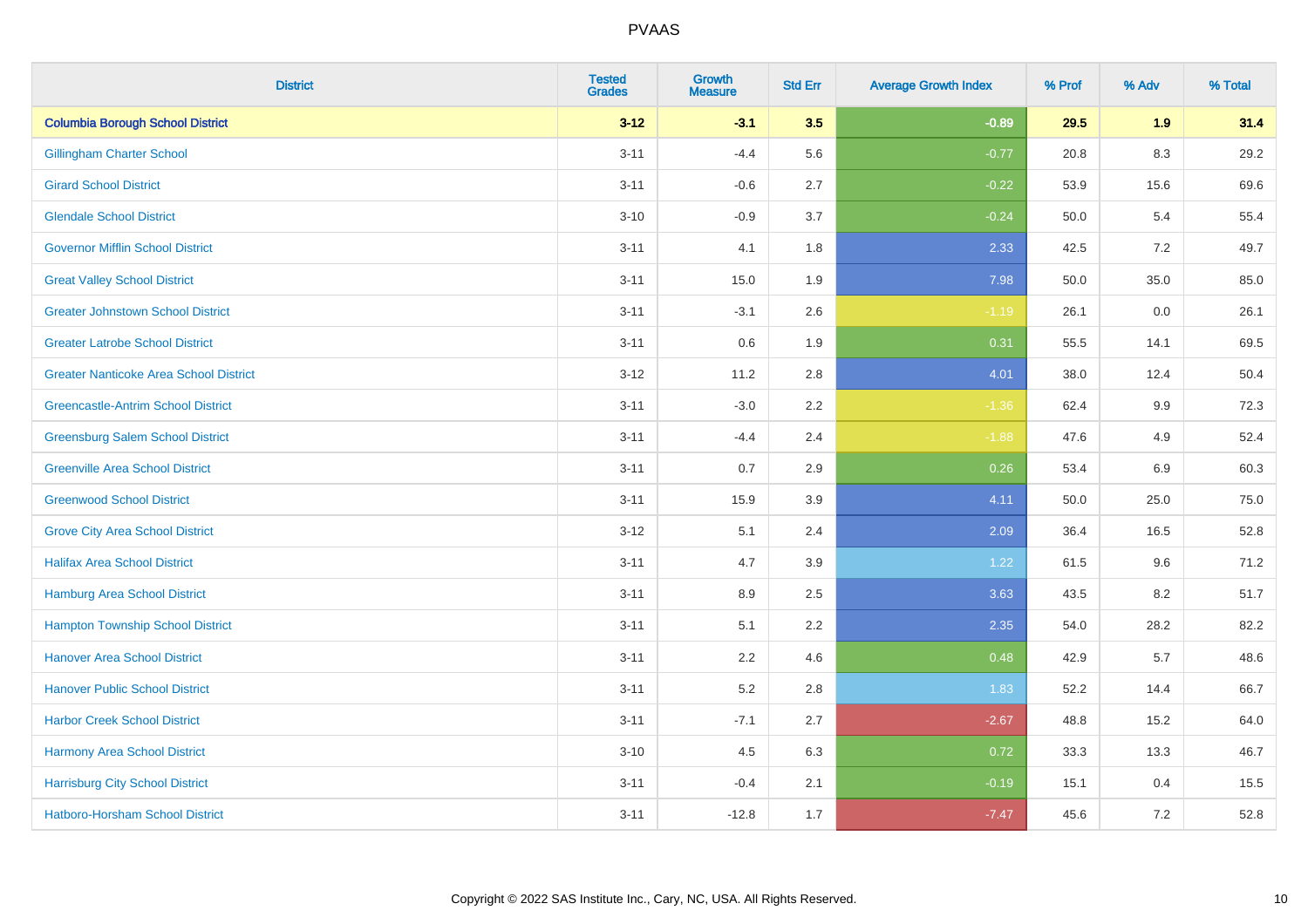| <b>District</b>                               | <b>Tested</b><br><b>Grades</b> | <b>Growth</b><br><b>Measure</b> | <b>Std Err</b> | <b>Average Growth Index</b> | % Prof | % Adv   | % Total |
|-----------------------------------------------|--------------------------------|---------------------------------|----------------|-----------------------------|--------|---------|---------|
| <b>Columbia Borough School District</b>       | $3 - 12$                       | $-3.1$                          | 3.5            | $-0.89$                     | 29.5   | 1.9     | 31.4    |
| <b>Haverford Township School District</b>     | $3 - 11$                       | 8.0                             | 1.5            | 5.27                        | 53.0   | 25.5    | 78.6    |
| <b>Hazleton Area School District</b>          | $3 - 11$                       | 9.6                             | 1.4            | 6.77                        | 45.0   | 7.8     | 52.9    |
| <b>Hempfield Area School District</b>         | $3 - 12$                       | 4.6                             | 1.6            | 2.86                        | 53.5   | 20.1    | 73.6    |
| <b>Hempfield School District</b>              | $3 - 11$                       | 0.1                             | 1.4            | 0.08                        | 58.2   | 9.9     | 68.2    |
| <b>Hermitage School District</b>              | $3 - 12$                       | 3.8                             | 2.4            | 1.60                        | 57.5   | 9.3     | 66.8    |
| <b>Highlands School District</b>              | $3 - 11$                       | $-7.4$                          | 2.7            | $-2.76$                     | 44.4   | 3.7     | 48.2    |
| Hollidaysburg Area School District            | $3 - 11$                       | 6.0                             | 2.1            | 2.88                        | 57.1   | 12.3    | 69.4    |
| <b>Homer-Center School District</b>           | $3 - 11$                       | 9.7                             | 3.6            | 2.70                        | 45.1   | 17.2    | 62.3    |
| Hope For Hyndman Charter School               | $3 - 11$                       | $-2.0$                          | 6.1            | $-0.32$                     | 33.3   | 0.0     | 33.3    |
| <b>Hopewell Area School District</b>          | $3 - 11$                       | 2.6                             | 2.7            | 0.97                        | 58.4   | 4.0     | 62.4    |
| Huntingdon Area School District               | $3 - 11$                       | $-2.0$                          | 2.7            | $-0.72$                     | 36.8   | 10.3    | 47.0    |
| Imhotep Institute Charter High School         | $9 - 11$                       | $-5.3$                          | 5.8            | $-0.92$                     | 25.0   | $0.0\,$ | 25.0    |
| Indiana Area School District                  | $3 - 11$                       | $-5.3$                          | 2.3            | $-2.28$                     | 47.6   | 18.4    | 66.1    |
| <b>Innovative Arts Academy Charter School</b> | $6 - 11$                       | $-9.1$                          | 3.7            | $-2.44$                     | 9.5    | $0.0\,$ | 9.5     |
| Insight PA Cyber Charter School               | $3 - 11$                       | 0.7                             | 5.7            | 0.12                        | 50.0   | 4.8     | 54.8    |
| <b>Interboro School District</b>              | $3 - 12$                       | $-7.3$                          | 2.1            | $-3.43$                     | 46.6   | 4.8     | 51.4    |
| <b>Iroquois School District</b>               | $3 - 11$                       | 13.1                            | 3.0            | 4.35                        | 48.2   | 7.8     | 56.0    |
| <b>Jamestown Area School District</b>         | $3 - 11$                       | 13.5                            | 4.2            | 3.19                        | 64.4   | 13.3    | 77.8    |
| Jeannette City School District                | $3 - 11$                       | $-4.3$                          | $3.8\,$        | $-1.13$                     | 46.7   | 7.5     | 54.2    |
| Jefferson County-Dubois AVTS                  | $9 - 11$                       | $-16.2$                         | 3.9            | $-4.16$                     | 23.0   | 0.0     | 23.0    |
| Jefferson-Morgan School District              | $3 - 10$                       | $-9.9$                          | 4.2            | $-2.35$                     | 43.8   | 4.2     | 47.9    |
| <b>Jenkintown School District</b>             | $3 - 11$                       | 12.5                            | 4.4            | 2.84                        | 54.6   | 29.6    | 84.1    |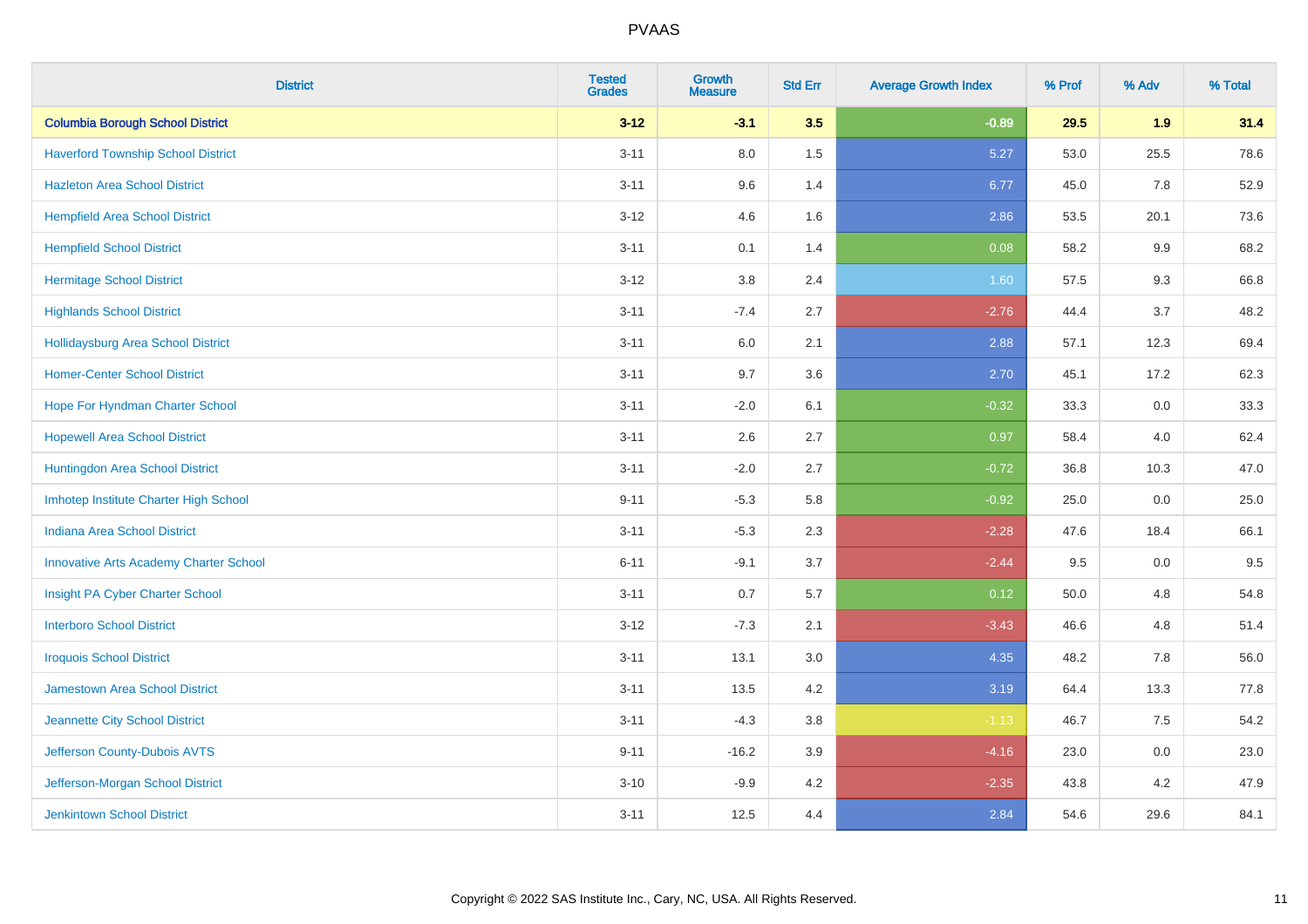| <b>District</b>                                 | <b>Tested</b><br><b>Grades</b> | <b>Growth</b><br><b>Measure</b> | <b>Std Err</b> | <b>Average Growth Index</b> | % Prof | % Adv   | % Total |
|-------------------------------------------------|--------------------------------|---------------------------------|----------------|-----------------------------|--------|---------|---------|
| <b>Columbia Borough School District</b>         | $3 - 12$                       | $-3.1$                          | 3.5            | $-0.89$                     | 29.5   | 1.9     | 31.4    |
| <b>Jersey Shore Area School District</b>        | $3 - 11$                       | 0.5                             | 2.6            | 0.21                        | 47.1   | $9.2\,$ | 56.2    |
| Jim Thorpe Area School District                 | $3 - 11$                       | $-5.8$                          | 2.7            | $-2.19$                     | 33.3   | 7.4     | 40.7    |
| Johnsonburg Area School District                | $3 - 11$                       | $-14.1$                         | 3.9            | $-3.62$                     | 54.0   | 4.6     | 58.6    |
| Juniata County School District                  | $3 - 12$                       | $-4.9$                          | 2.1            | $-2.26$                     | 38.5   | 2.9     | 41.4    |
| <b>Juniata Valley School District</b>           | $3 - 11$                       | $-3.9$                          | 3.5            | $-1.10$                     | 44.4   | 3.5     | 47.8    |
| <b>Kane Area School District</b>                | $3 - 10$                       | $-3.7$                          | 3.2            | $-1.17$                     | 39.5   | 9.9     | 49.4    |
| <b>Karns City Area School District</b>          | $3 - 11$                       | $-6.0$                          | 2.9            | $-2.03$                     | 53.1   | 8.3     | 61.5    |
| <b>Kennett Consolidated School District</b>     | $3 - 11$                       | 4.8                             | 1.8            | 2.61                        | 52.5   | 10.7    | 63.2    |
| <b>Keystone Central School District</b>         | $3 - 11$                       | $-5.1$                          | 2.0            | $-2.46$                     | 44.7   | 4.6     | 49.4    |
| <b>Keystone Education Center Charter School</b> | $3 - 12$                       | $-12.9$                         | 5.9            | $-2.19$                     | 28.0   | 0.0     | 28.0    |
| <b>Keystone Oaks School District</b>            | $3 - 11$                       | 5.5                             | 2.6            | 2.07                        | 53.2   | 12.1    | 65.4    |
| <b>Keystone School District</b>                 | $3 - 11$                       | 3.1                             | 3.3            | 0.94                        | 50.6   | 6.5     | 57.1    |
| <b>KIPP Dubois Charter School</b>               | $9 - 10$                       | 4.7                             | 3.3            | 1.40                        | 31.0   | 1.4     | 32.4    |
| <b>Kiski Area School District</b>               | $3 - 11$                       | $-3.7$                          | 2.0            | $-1.86$                     | 57.4   | 10.4    | 67.8    |
| <b>Kutztown Area School District</b>            | $3 - 12$                       | $-0.2$                          | 3.2            | $-0.05$                     | 55.4   | 13.3    | 68.7    |
| La Academia Partnership Charter School          | $6 - 11$                       | $-11.0$                         | 4.7            | $-2.34$                     | 6.8    | 0.0     | 6.8     |
| Lackawanna Trail School District                | $3 - 10$                       | $-21.7$                         | 3.5            | $-6.20$                     | 38.5   | 1.5     | 40.0    |
| <b>Lakeland School District</b>                 | $3 - 11$                       | 1.1                             | $2.8\,$        | 0.38                        | 48.6   | 3.7     | 52.3    |
| Lake-Lehman School District                     | $3 - 11$                       | 10.8                            | 2.7            | 3.93                        | 55.3   | 7.9     | 63.2    |
| <b>Lakeview School District</b>                 | $3 - 11$                       | $-0.9$                          | 3.7            | $-0.24$                     | 60.3   | 3.2     | 63.5    |
| Lampeter-Strasburg School District              | $3 - 12$                       | $-8.6$                          | 2.0            | $-4.33$                     | 55.1   | $9.8\,$ | 64.8    |
| <b>Lancaster School District</b>                | $3 - 12$                       | $-15.8$                         | 1.5            | $-10.90$                    | 14.6   | 2.3     | 16.9    |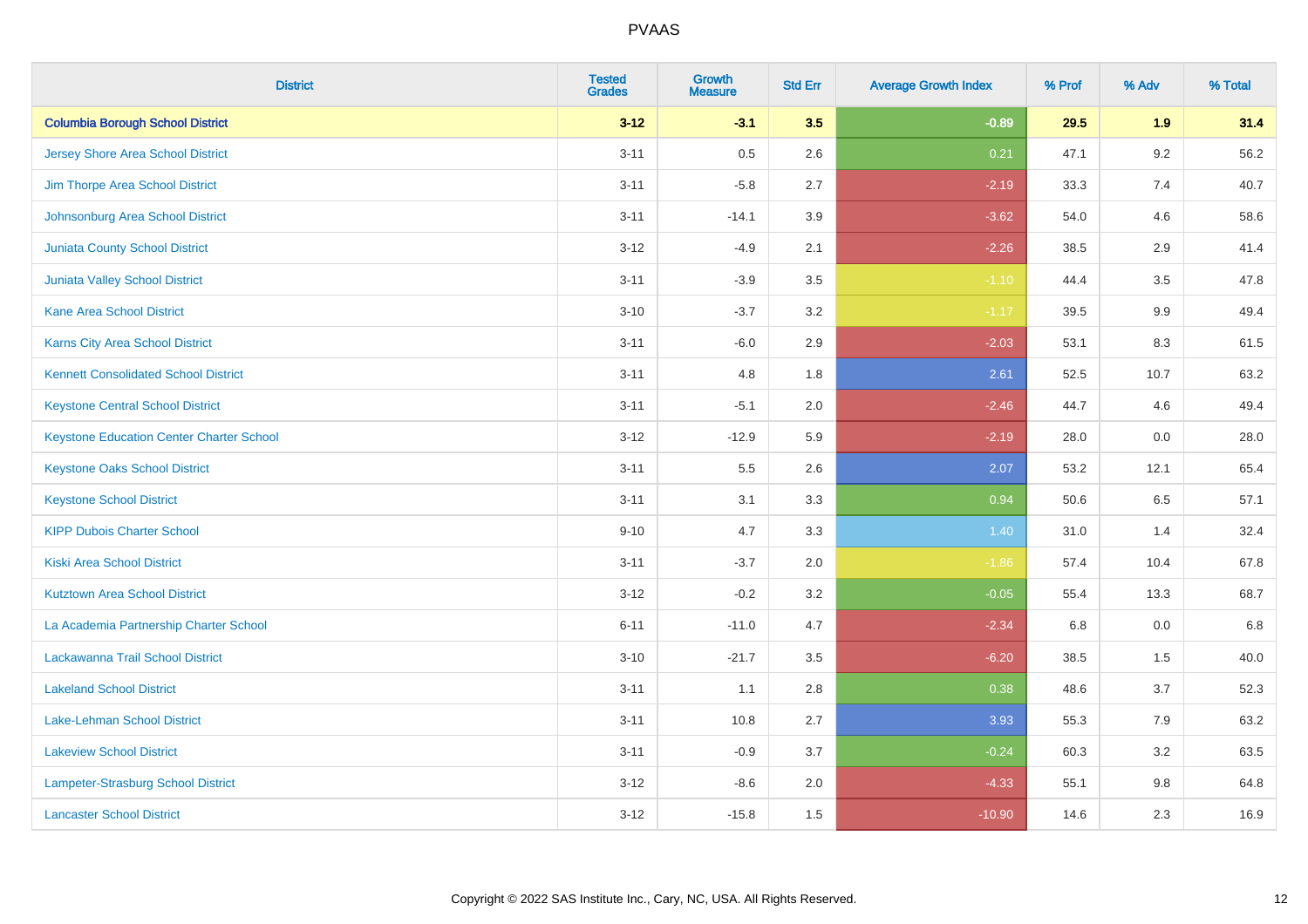| <b>District</b>                                    | <b>Tested</b><br><b>Grades</b> | <b>Growth</b><br><b>Measure</b> | <b>Std Err</b> | <b>Average Growth Index</b> | % Prof | % Adv   | % Total |
|----------------------------------------------------|--------------------------------|---------------------------------|----------------|-----------------------------|--------|---------|---------|
| <b>Columbia Borough School District</b>            | $3 - 12$                       | $-3.1$                          | 3.5            | $-0.89$                     | 29.5   | 1.9     | 31.4    |
| <b>Laurel Highlands School District</b>            | $3 - 11$                       | 4.3                             | 2.4            | 1.81                        | 44.9   | 9.6     | 54.5    |
| <b>Laurel School District</b>                      | $3 - 11$                       | 1.8                             | 3.1            | 0.59                        | 70.1   | 2.3     | 72.4    |
| <b>Lawrence County CTC</b>                         | $10 - 11$                      | $-21.7$                         | 3.6            | $-6.05$                     | 19.8   | $0.0\,$ | 19.8    |
| <b>Lebanon School District</b>                     | $3 - 11$                       | $-1.6$                          | 1.9            | $-0.80$                     | 24.4   | 2.6     | 27.0    |
| Leechburg Area School District                     | $3 - 11$                       | 4.4                             | 4.0            | 1.09                        | 47.8   | 19.6    | 67.4    |
| Lehigh Career & Technical Institute                | $10 - 12$                      | 5.6                             | 5.6            | 0.99                        | 78.3   | 0.0     | 78.3    |
| Lehigh Valley Academy Regional Charter School      | $3 - 11$                       | 0.7                             | 2.3            | 0.32                        | 46.3   | 5.0     | 51.4    |
| Lehigh Valley Charter High School For The Arts     | $9 - 10$                       | 7.3                             | 2.6            | 2.82                        | 62.3   | 18.2    | 80.5    |
| Lehighton Area School District                     | $3 - 11$                       | $-1.6$                          | 2.3            | $-0.70$                     | 51.1   | 5.6     | 56.7    |
| <b>Lewisburg Area School District</b>              | $3 - 11$                       | $-2.7$                          | 2.6            | $-1.03$                     | 57.0   | 18.5    | 75.6    |
| <b>Ligonier Valley School District</b>             | $3 - 11$                       | 4.2                             | 3.1            | 1.34                        | 59.1   | 10.3    | 69.5    |
| Lincoln Leadership Academy Charter School          | $3-12$                         | 14.2                            | 6.4            | 2.22                        | 23.5   | $0.0\,$ | 23.5    |
| <b>Lincoln Park Performing Arts Charter School</b> | $7 - 11$                       | 3.6                             | 2.5            | 1.42                        | 59.6   | 14.7    | 74.3    |
| <b>Line Mountain School District</b>               | $3 - 11$                       | 4.1                             | 3.2            | 1.27                        | 52.9   | 9.2     | 62.1    |
| <b>Littlestown Area School District</b>            | $3 - 11$                       | 11.4                            | 2.5            | 4.62                        | 55.2   | 10.4    | 65.6    |
| <b>Lower Dauphin School District</b>               | $3 - 11$                       | 0.6                             | 1.9            | 0.33                        | 49.2   | 12.6    | 61.8    |
| <b>Lower Merion School District</b>                | $3 - 11$                       | 19.0                            | 1.3            | 14.93                       | 55.6   | 29.9    | 85.5    |
| <b>Lower Moreland Township School District</b>     | $3 - 11$                       | 2.0                             | 2.2            | 0.95                        | 62.8   | 17.0    | 79.8    |
| <b>Loyalsock Township School District</b>          | $3 - 12$                       | 4.2                             | 2.8            | 1.47                        | 54.3   | 2.1     | 56.4    |
| <b>Mahanoy Area School District</b>                | $3 - 10$                       | $-9.0$                          | 3.6            | $-2.49$                     | 26.2   | 1.6     | 27.9    |
| <b>Manheim Central School District</b>             | $3 - 11$                       | 2.1                             | 2.1            | 1.01                        | 53.2   | 11.6    | 64.8    |
| <b>Manheim Township School District</b>            | $3 - 12$                       | $-0.9$                          | 1.6            | $-0.58$                     | 53.2   | 15.5    | 68.7    |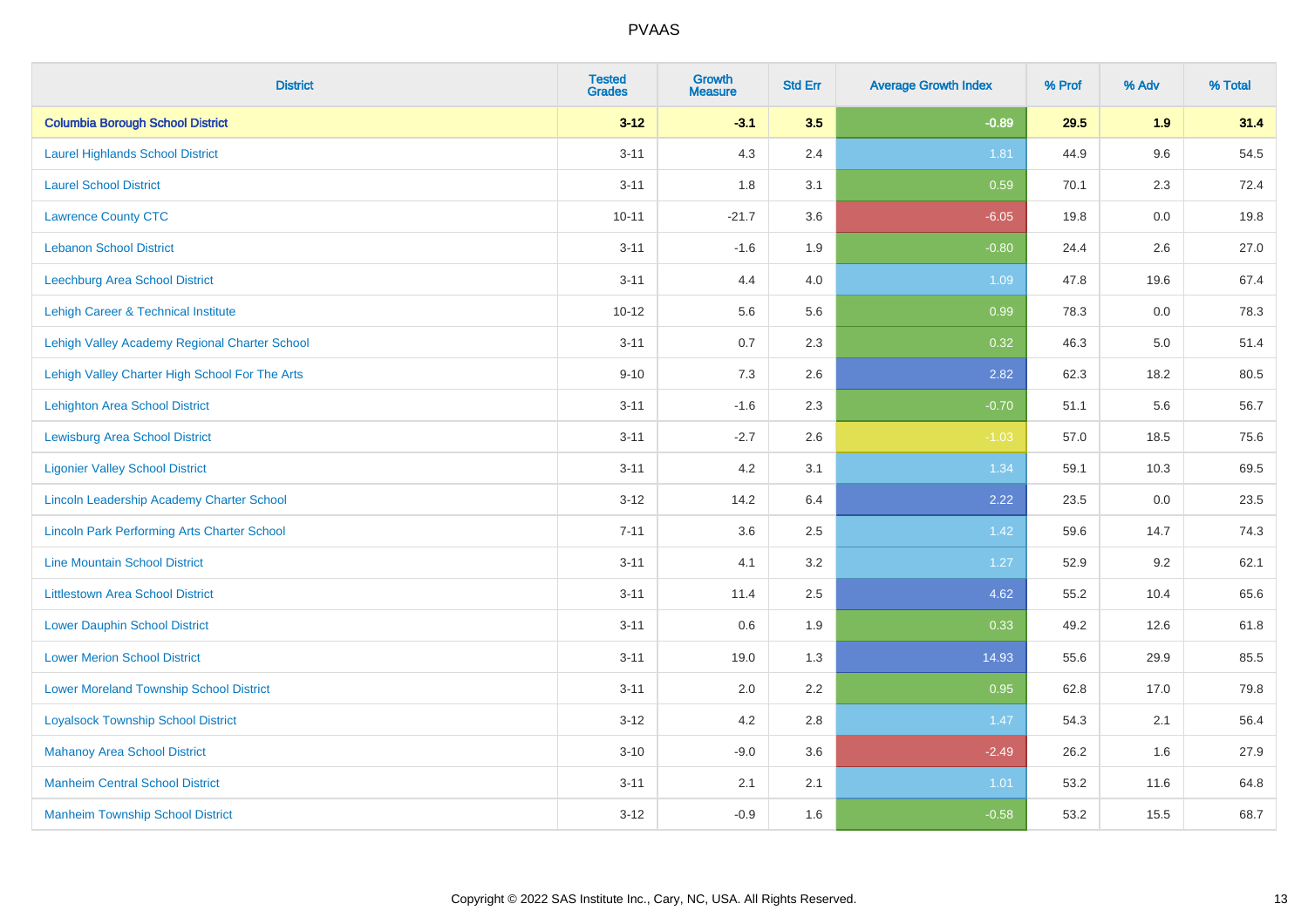| <b>District</b>                                | <b>Tested</b><br><b>Grades</b> | <b>Growth</b><br><b>Measure</b> | <b>Std Err</b> | <b>Average Growth Index</b> | % Prof | % Adv | % Total |
|------------------------------------------------|--------------------------------|---------------------------------|----------------|-----------------------------|--------|-------|---------|
| <b>Columbia Borough School District</b>        | $3 - 12$                       | $-3.1$                          | 3.5            | $-0.89$                     | 29.5   | 1.9   | 31.4    |
| <b>Marion Center Area School District</b>      | $3 - 10$                       | $-12.0$                         | 3.1            | $-3.87$                     | 33.7   | 1.1   | 34.8    |
| Maritime Academy Charter School                | $3 - 10$                       | $-11.4$                         | 3.5            | $-3.29$                     | 15.2   | 0.0   | 15.2    |
| <b>Marple Newtown School District</b>          | $3 - 11$                       | 2.0                             | 2.4            | 0.81                        | 57.6   | 12.8  | 70.4    |
| <b>Mars Area School District</b>               | $3 - 10$                       | 5.7                             | 2.1            | 2.75                        | 57.9   | 18.2  | 76.1    |
| <b>MaST Community Charter School</b>           | $3 - 10$                       | $-4.1$                          | 2.7            | $-1.52$                     | 44.0   | 9.5   | 53.4    |
| <b>MaST Community Charter School II</b>        | $3 - 10$                       | 4.4                             | 3.2            | 1.37                        | 28.4   | 3.4   | 31.8    |
| Mastery Charter High School-Lenfest Campus     | $7 - 11$                       | 2.5                             | 5.7            | 0.43                        | 40.0   | 0.0   | 40.0    |
| <b>Mastery Charter School - Gratz Campus</b>   | $7 - 10$                       | $-23.9$                         | 4.5            | $-5.29$                     | 2.9    | 0.0   | 2.9     |
| <b>Mastery Charter School - Hardy Williams</b> | $3 - 11$                       | 11.4                            | 3.4            | 3.33                        | 44.3   | 5.7   | 50.0    |
| <b>Mastery Charter School - Pickett Campus</b> | $6 - 10$                       | 5.6                             | 5.7            | 1.00                        | 27.8   | 0.0   | 27.8    |
| Mastery Charter School - Shoemaker Campus      | $7 - 10$                       | 4.1                             | 3.0            | 1.34                        | 20.9   | 3.3   | 24.2    |
| <b>Mastery Charter School - Thomas Campus</b>  | $3 - 10$                       | 2.1                             | 6.2            | 0.33                        | 28.6   | 0.0   | 28.6    |
| <b>Mcguffey School District</b>                | $3 - 11$                       | 2.1                             | 2.6            | 0.81                        | 57.7   | 3.1   | 60.8    |
| <b>Mckeesport Area School District</b>         | $3 - 12$                       | 9.0                             | 2.4            | 3.72                        | 31.0   | 4.5   | 35.5    |
| Mechanicsburg Area School District             | $3 - 11$                       | 5.9                             | 1.8            | 3.29                        | 57.2   | 13.7  | 70.9    |
| <b>Mercer Area School District</b>             | $3 - 11$                       | $-0.2$                          | 3.3            | $-0.06$                     | 56.0   | 8.0   | 64.0    |
| <b>Methacton School District</b>               | $3 - 11$                       | 2.5                             | 1.7            | 1.43                        | 62.5   | 16.4  | 79.0    |
| Meyersdale Area School District                | $3 - 11$                       | 4.2                             | 4.0            | 1.07                        | 43.1   | 6.9   | 50.0    |
| <b>Mid Valley School District</b>              | $3 - 10$                       | $-1.7$                          | 3.0            | $-0.55$                     | 45.1   | 7.8   | 52.9    |
| Middletown Area School District                | $3 - 11$                       | $-5.3$                          | 2.6            | $-2.05$                     | 46.4   | 5.3   | 51.7    |
| <b>Midd-West School District</b>               | $3 - 11$                       | 10.3                            | 2.7            | 3.80                        | 58.0   | 13.4  | 71.4    |
| <b>Mifflin County School District</b>          | $3 - 11$                       | 9.1                             | 1.7            | 5.49                        | 47.1   | 6.7   | 53.8    |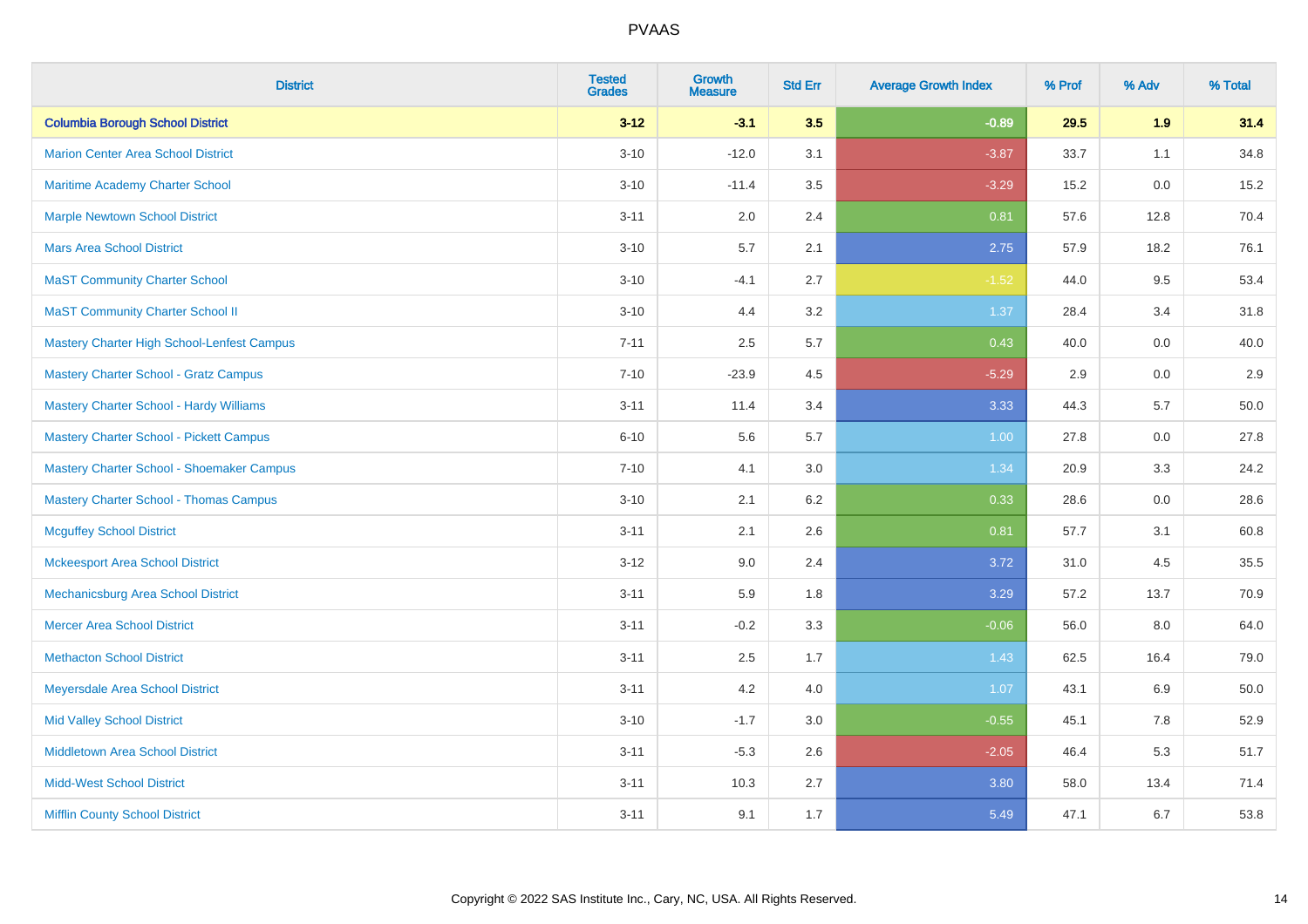| <b>District</b>                            | <b>Tested</b><br><b>Grades</b> | <b>Growth</b><br><b>Measure</b> | <b>Std Err</b> | <b>Average Growth Index</b> | % Prof | % Adv   | % Total |
|--------------------------------------------|--------------------------------|---------------------------------|----------------|-----------------------------|--------|---------|---------|
| <b>Columbia Borough School District</b>    | $3 - 12$                       | $-3.1$                          | 3.5            | $-0.89$                     | 29.5   | 1.9     | 31.4    |
| Mifflinburg Area School District           | $3 - 11$                       | $-15.8$                         | 2.5            | $-6.30$                     | 42.4   | $4.0\,$ | 46.4    |
| <b>Millcreek Township School District</b>  | $3 - 11$                       | 3.1                             | 1.5            | 2.06                        | 55.6   | 14.2    | 69.7    |
| Millersburg Area School District           | $3 - 11$                       | 6.2                             | 3.8            | 1.63                        | 51.8   | 7.4     | 59.3    |
| <b>Millville Area School District</b>      | $3-12$                         | $-0.9$                          | 4.7            | $-0.18$                     | 51.4   | 5.4     | 56.8    |
| <b>Milton Area School District</b>         | $3 - 11$                       | $-8.7$                          | 2.5            | $-3.52$                     | 45.4   | $6.9\,$ | 52.3    |
| <b>Minersville Area School District</b>    | $3 - 11$                       | $-14.4$                         | 3.7            | $-3.90$                     | 39.3   | 3.3     | 42.6    |
| <b>Mohawk Area School District</b>         | $3 - 11$                       | $-7.5$                          | 3.1            | $-2.45$                     | 49.4   | 11.0    | 60.4    |
| <b>Monessen City School District</b>       | $3 - 10$                       | 8.3                             | 4.5            | 1.85                        | 42.9   | 2.9     | 45.7    |
| <b>Moniteau School District</b>            | $3 - 11$                       | $-11.8$                         | 3.3            | $-3.56$                     | 50.0   | 6.3     | 56.3    |
| <b>Montgomery Area School District</b>     | $3 - 11$                       | 10.7                            | 3.6            | 2.96                        | 48.7   | 12.4    | 61.1    |
| <b>Montour School District</b>             | $3 - 11$                       | $-1.8$                          | 2.1            | $-0.88$                     | 61.4   | 15.1    | 76.5    |
| <b>Montoursville Area School District</b>  | $3-12$                         | 10.8                            | 2.5            | 4.24                        | 44.6   | 20.1    | 64.8    |
| <b>Montrose Area School District</b>       | $3 - 10$                       | $-5.5$                          | 3.0            | $-1.82$                     | 46.7   | 5.4     | 52.2    |
| Moon Area School District                  | $3 - 11$                       | 8.2                             | 1.9            | 4.25                        | 58.7   | 18.5    | 77.2    |
| Morrisville Borough School District        | $3 - 11$                       | 4.8                             | 4.3            | 1.10                        | 30.2   | 2.3     | 32.6    |
| <b>Moshannon Valley School District</b>    | $3 - 10$                       | $-7.0$                          | 3.4            | $-2.01$                     | 48.5   | 0.0     | 48.5    |
| <b>Mount Carmel Area School District</b>   | $3 - 11$                       | $-0.6$                          | 3.1            | $-0.18$                     | 45.3   | 2.1     | 47.4    |
| <b>Mount Pleasant Area School District</b> | $3 - 11$                       | $-5.0$                          | 2.6            | $-1.93$                     | 52.6   | 0.0     | 52.6    |
| <b>Mount Union Area School District</b>    | $3 - 10$                       | $-6.1$                          | 3.1            | $-1.97$                     | 32.2   | 3.4     | 35.6    |
| <b>Mountain View School District</b>       | $3 - 11$                       | 20.9                            | 3.5            | 5.91                        | 57.8   | 20.3    | 78.1    |
| Mt Lebanon School District                 | $3 - 11$                       | $-1.0$                          | 1.5            | $-0.70$                     | 61.9   | 24.0    | 85.9    |
| <b>Muhlenberg School District</b>          | $3 - 10$                       | 4.0                             | 1.9            | 2.10                        | 34.2   | 2.6     | 36.8    |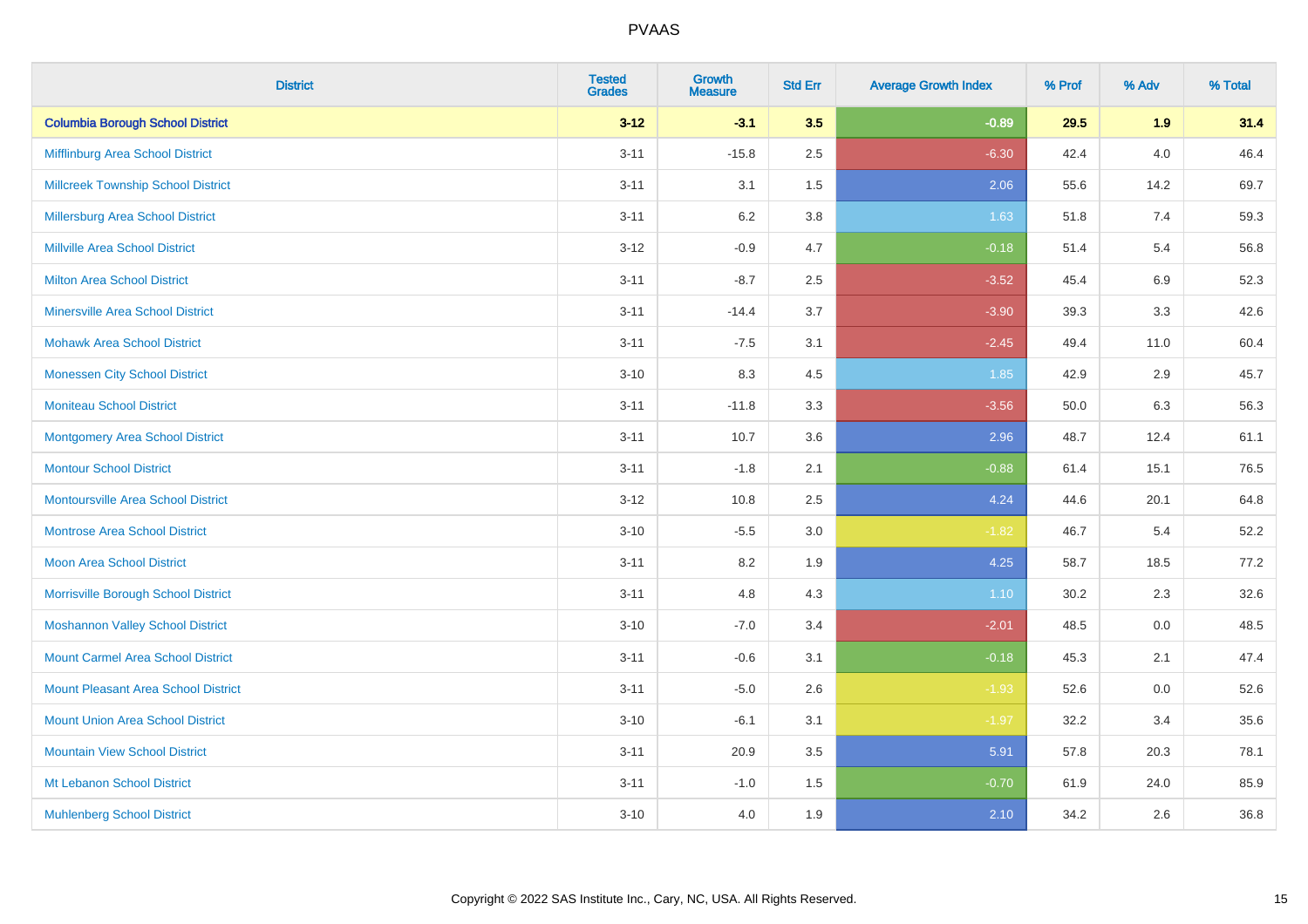| <b>District</b>                            | <b>Tested</b><br><b>Grades</b> | <b>Growth</b><br><b>Measure</b> | <b>Std Err</b> | <b>Average Growth Index</b> | % Prof | % Adv   | % Total |
|--------------------------------------------|--------------------------------|---------------------------------|----------------|-----------------------------|--------|---------|---------|
| <b>Columbia Borough School District</b>    | $3 - 12$                       | $-3.1$                          | 3.5            | $-0.89$                     | 29.5   | 1.9     | 31.4    |
| Multicultural Academy Charter School       | $9 - 11$                       | 9.5                             | 3.5            | 2.69                        | 22.0   | 0.0     | 22.0    |
| <b>Muncy School District</b>               | $3 - 11$                       | $-8.1$                          | 3.7            | $-2.21$                     | 42.0   | 3.8     | 45.8    |
| <b>Nazareth Area School District</b>       | $3 - 11$                       | $-4.7$                          | 1.7            | $-2.82$                     | 59.2   | 9.9     | 69.0    |
| <b>Neshaminy School District</b>           | $3 - 11$                       | 4.0                             | 1.3            | 3.02                        | 58.7   | 9.5     | 68.2    |
| <b>Neshannock Township School District</b> | $3 - 10$                       | $-9.7$                          | 2.9            | $-3.34$                     | 62.4   | 5.6     | 67.9    |
| <b>New Brighton Area School District</b>   | $3 - 11$                       | 4.6                             | 3.1            | 1.47                        | 60.9   | 5.8     | 66.7    |
| <b>New Castle Area School District</b>     | $3 - 12$                       | $-6.4$                          | 2.4            | $-2.66$                     | 32.5   | 4.3     | 36.8    |
| <b>New Foundations Charter School</b>      | $3 - 11$                       | 5.4                             | 2.2            | 2.41                        | 47.2   | 2.5     | 49.8    |
| New Hope-Solebury School District          | $3 - 11$                       | 7.5                             | 2.9            | 2.57                        | 68.2   | 22.7    | 90.9    |
| New Kensington-Arnold School District      | $3 - 11$                       | $-0.4$                          | 3.8            | $-0.10$                     | 40.7   | 3.7     | 44.4    |
| <b>Newport School District</b>             | $3-12$                         | 1.4                             | 3.5            | 0.41                        | 51.5   | 10.3    | 61.8    |
| Norristown Area School District            | $3 - 12$                       | $-12.8$                         | 1.6            | $-7.98$                     | 23.5   | $2.3\,$ | 25.7    |
| <b>North Allegheny School District</b>     | $3 - 11$                       | 17.4                            | 1.3            | 13.52                       | 59.5   | 28.1    | 87.6    |
| North Clarion County School District       | $3 - 12$                       | 3.7                             | 4.3            | 0.85                        | 67.5   | 15.0    | 82.5    |
| <b>North East School District</b>          | $3 - 11$                       | $-9.3$                          | 3.1            | $-3.02$                     | 62.6   | 14.4    | 77.0    |
| <b>North Hills School District</b>         | $3 - 11$                       | $-1.8$                          | 1.8            | $-0.96$                     | 59.1   | 14.1    | 73.2    |
| <b>North Penn School District</b>          | $3 - 11$                       | 9.1                             | 1.1            | 8.36                        | 55.8   | 17.0    | 72.8    |
| <b>North Pocono School District</b>        | $3 - 11$                       | $-2.3$                          | 3.4            | $-0.68$                     | 52.0   | 16.4    | 68.5    |
| <b>North Schuylkill School District</b>    | $3 - 11$                       | $-1.0$                          | 2.4            | $-0.42$                     | 41.8   | 5.1     | 46.8    |
| <b>North Star School District</b>          | $3 - 11$                       | $-8.7$                          | 3.5            | $-2.51$                     | 47.8   | 6.0     | 53.7    |
| Northampton Area School District           | $3 - 11$                       | 4.0                             | 1.6            | 2.51                        | 52.3   | 10.8    | 63.1    |
| <b>Northeast Bradford School District</b>  | $3 - 10$                       | $-3.1$                          | 4.0            | $-0.78$                     | 33.9   | 3.4     | 37.3    |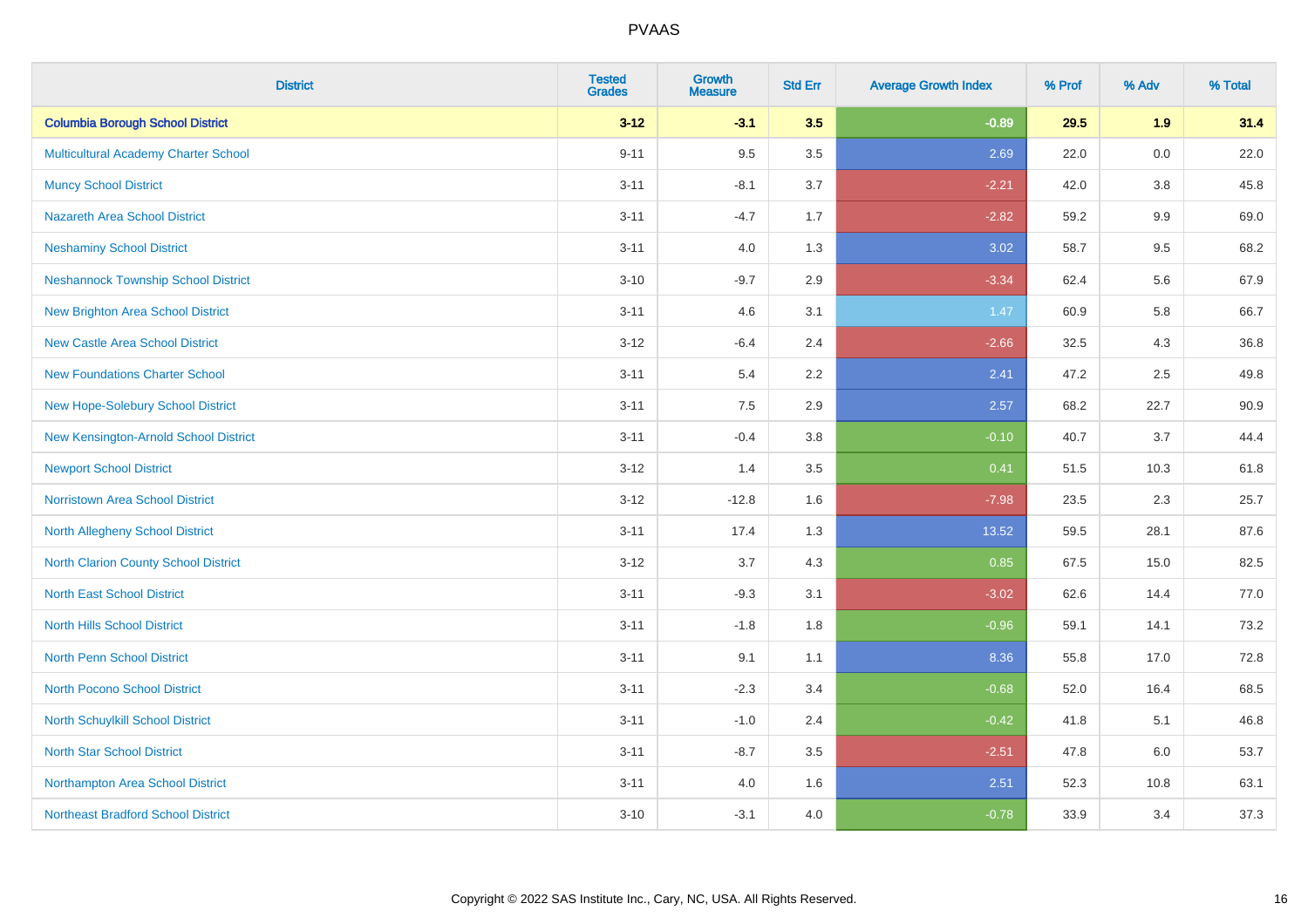| <b>District</b>                         | <b>Tested</b><br><b>Grades</b> | <b>Growth</b><br><b>Measure</b> | <b>Std Err</b> | <b>Average Growth Index</b> | % Prof | % Adv | % Total |
|-----------------------------------------|--------------------------------|---------------------------------|----------------|-----------------------------|--------|-------|---------|
| <b>Columbia Borough School District</b> | $3 - 12$                       | $-3.1$                          | 3.5            | $-0.89$                     | 29.5   | 1.9   | 31.4    |
| Northeastern York School District       | $3 - 11$                       | 5.9                             | 2.0            | 3.03                        | 51.1   | 16.6  | 67.6    |
| Northern Bedford County School District | $3 - 11$                       | 16.5                            | 3.6            | 4.58                        | 51.7   | 20.0  | 71.7    |
| Northern Cambria School District        | $3 - 11$                       | 10.0                            | 3.3            | 3.04                        | 47.4   | 5.1   | 52.6    |
| Northern Lebanon School District        | $3 - 11$                       | 0.4                             | 2.5            | 0.15                        | 28.0   | 3.0   | 31.0    |
| Northern Lehigh School District         | $3 - 12$                       | $-10.4$                         | 2.7            | $-3.82$                     | 28.0   | 9.3   | 37.3    |
| <b>Northern Potter School District</b>  | $3 - 12$                       | $-13.1$                         | 4.6            | $-2.84$                     | 37.5   | 0.0   | 37.5    |
| Northern Tioga School District          | $3 - 12$                       | $-7.5$                          | 2.8            | $-2.64$                     | 54.0   | 1.2   | 55.2    |
| Northern York County School District    | $3 - 11$                       | 15.6                            | 2.0            | 7.98                        | 57.4   | 11.5  | 68.8    |
| <b>Northgate School District</b>        | $3 - 11$                       | 6.3                             | 3.6            | 1.73                        | 53.3   | 16.7  | 70.0    |
| Northwest Area School District          | $3 - 10$                       | $-10.0$                         | 3.8            | $-2.59$                     | 34.6   | 7.3   | 41.8    |
| Northwestern Lehigh School District     | $3 - 11$                       | 2.2                             | 2.3            | 0.93                        | 53.3   | 9.7   | 63.0    |
| <b>Northwestern School District</b>     | $3 - 11$                       | $-24.9$                         | 3.5            | $-7.13$                     | 42.6   | 2.9   | 45.6    |
| <b>Norwin School District</b>           | $3 - 11$                       | 18.0                            | 1.7            | 10.37                       | 58.5   | 27.0  | 85.4    |
| Octorara Area School District           | $3 - 11$                       | 9.1                             | 2.4            | 3.82                        | 52.1   | 8.5   | 60.6    |
| Oil City Area School District           | $3 - 11$                       | $-2.9$                          | 2.6            | $-1.08$                     | 44.4   | 5.8   | 50.2    |
| <b>Old Forge School District</b>        | $3 - 12$                       | $-5.9$                          | 3.4            | $-1.73$                     | 52.9   | 7.1   | 60.0    |
| <b>Oley Valley School District</b>      | $3 - 11$                       | $-0.4$                          | 2.8            | $-0.15$                     | 43.1   | 12.9  | 56.0    |
| <b>Oswayo Valley School District</b>    | $3 - 12$                       | 8.5                             | $5.0\,$        | 1.68                        | 50.0   | 16.7  | 66.7    |
| <b>Otto-Eldred School District</b>      | $3 - 11$                       | $-0.7$                          | 4.2            | $-0.15$                     | 56.2   | 6.2   | 62.5    |
| <b>Owen J Roberts School District</b>   | $3 - 11$                       | $-12.3$                         | 1.6            | $-7.61$                     | 57.0   | 11.9  | 69.0    |
| <b>Oxford Area School District</b>      | $3 - 11$                       | $-4.3$                          | 1.9            | $-2.26$                     | 41.3   | 8.0   | 49.3    |
| <b>Palisades School District</b>        | $3 - 11$                       | $-8.7$                          | 2.8            | $-3.06$                     | 53.8   | 6.7   | 60.5    |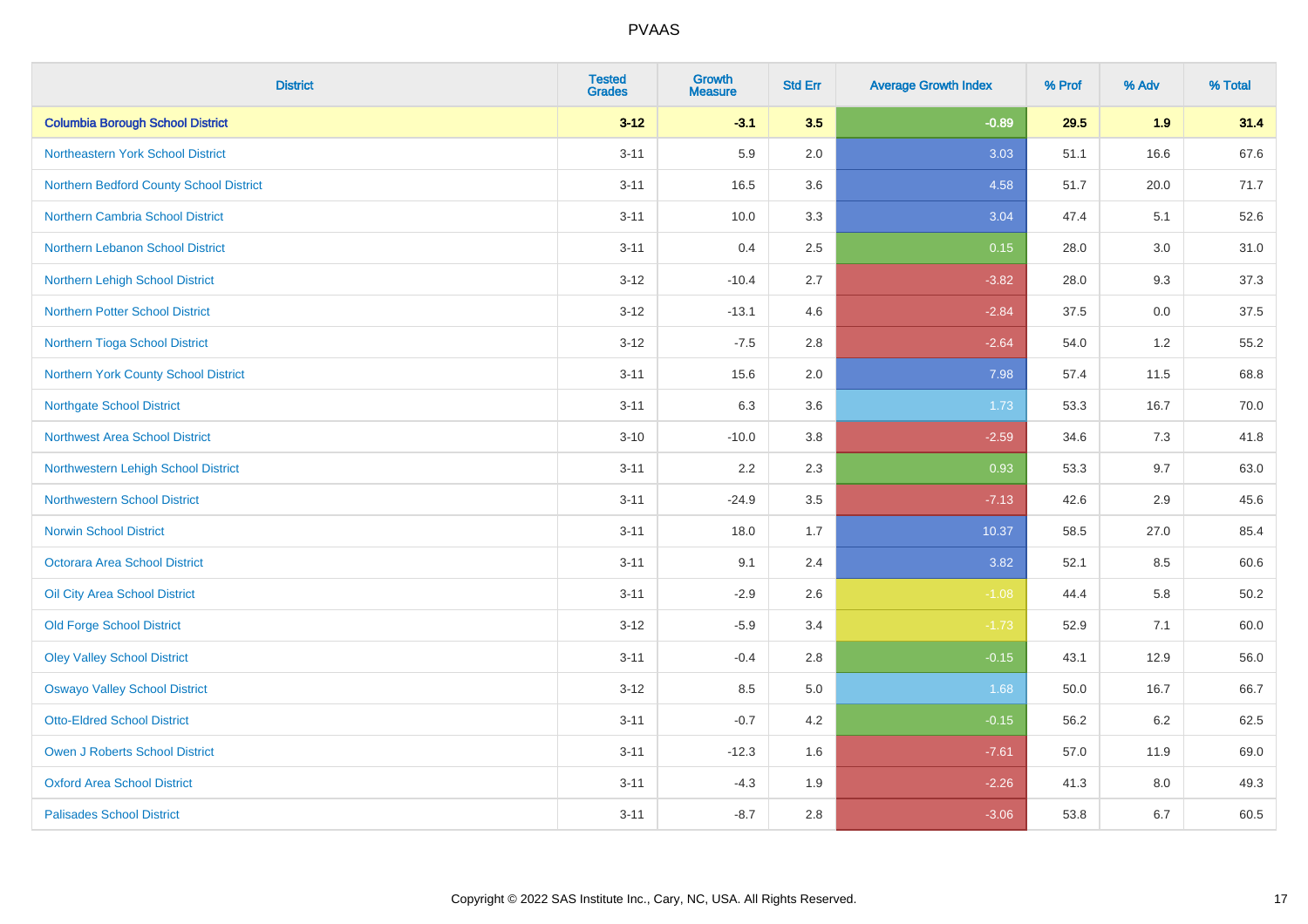| <b>District</b>                               | <b>Tested</b><br><b>Grades</b> | <b>Growth</b><br><b>Measure</b> | <b>Std Err</b> | <b>Average Growth Index</b> | % Prof | % Adv   | % Total |
|-----------------------------------------------|--------------------------------|---------------------------------|----------------|-----------------------------|--------|---------|---------|
| <b>Columbia Borough School District</b>       | $3 - 12$                       | $-3.1$                          | 3.5            | $-0.89$                     | 29.5   | 1.9     | 31.4    |
| <b>Palmerton Area School District</b>         | $3 - 11$                       | $-1.2$                          | 3.0            | $-0.39$                     | 57.4   | $5.0\,$ | 62.4    |
| Palmyra Area School District                  | $3 - 11$                       | 5.6                             | 1.9            | 2.96                        | 56.4   | 15.6    | 72.0    |
| <b>Panther Valley School District</b>         | $3 - 12$                       | $-0.6$                          | 3.3            | $-0.19$                     | 47.9   | 4.3     | 52.1    |
| <b>Parkland School District</b>               | $3 - 11$                       | 5.3                             | 1.2            | 4.30                        | 58.0   | 22.3    | 80.4    |
| Pen Argyl Area School District                | $3 - 12$                       | 9.2                             | 2.7            | 3.46                        | 50.0   | 12.6    | 62.6    |
| Penn Cambria School District                  | $3 - 11$                       | $-0.0$                          | 2.7            | $-0.01$                     | 61.5   | 7.7     | 69.2    |
| <b>Penn Hills School District</b>             | $3 - 11$                       | $-7.6$                          | 2.6            | $-2.94$                     | 33.1   | 0.7     | 33.8    |
| <b>Penn Manor School District</b>             | $3 - 11$                       | $-0.4$                          | 1.6            | $-0.25$                     | 51.9   | 12.6    | 64.5    |
| <b>Penncrest School District</b>              | $3 - 11$                       | 5.7                             | 2.2            | 2.57                        | 47.2   | 7.1     | 54.3    |
| <b>Penn-Delco School District</b>             | $3 - 11$                       | $-6.8$                          | 1.9            | $-3.51$                     | 46.6   | 3.2     | 49.8    |
| <b>Pennridge School District</b>              | $3 - 10$                       | $-16.8$                         | 1.4            | $-11.59$                    | 46.8   | 8.0     | 54.9    |
| Penns Manor Area School District              | $3 - 12$                       | $-17.0$                         | 3.7            | $-4.52$                     | 29.7   | 3.1     | 32.8    |
| Penns Valley Area School District             | $3 - 12$                       | 14.0                            | 2.9            | 4.80                        | 41.9   | 23.1    | 65.0    |
| <b>Pennsbury School District</b>              | $3 - 11$                       | 11.7                            | 1.5            | 7.90                        | 60.1   | 21.3    | 81.3    |
| Pennsylvania Cyber Charter School             | $3 - 11$                       | 11.6                            | 1.5            | 7.54                        | 46.3   | 5.0     | 51.3    |
| Pennsylvania Distance Learning Charter School | $3 - 12$                       | 9.3                             | 4.2            | 2.22                        | 42.2   | 3.1     | 45.3    |
| Pennsylvania Leadership Charter School        | $3 - 11$                       | 4.6                             | 2.2            | 2.13                        | 55.4   | 11.2    | 66.7    |
| Pennsylvania Virtual Charter School           | $3 - 11$                       | 11.8                            | 3.5            | 3.37                        | 56.5   | 11.1    | 67.6    |
| <b>Penn-Trafford School District</b>          | $3 - 11$                       | 13.4                            | 1.7            | 7.87                        | 62.3   | 21.9    | 84.2    |
| People For People Charter School              | $3 - 12$                       | 13.3                            | 5.5            | 2.43                        | 13.5   | 0.0     | 13.5    |
| <b>Pequea Valley School District</b>          | $3 - 11$                       | $-5.8$                          | 3.2            | $-1.80$                     | 39.8   | 9.1     | 48.9    |
| <b>Perkiomen Valley School District</b>       | $3 - 11$                       | $-3.5$                          | 1.6            | $-2.18$                     | 53.8   | 13.4    | 67.2    |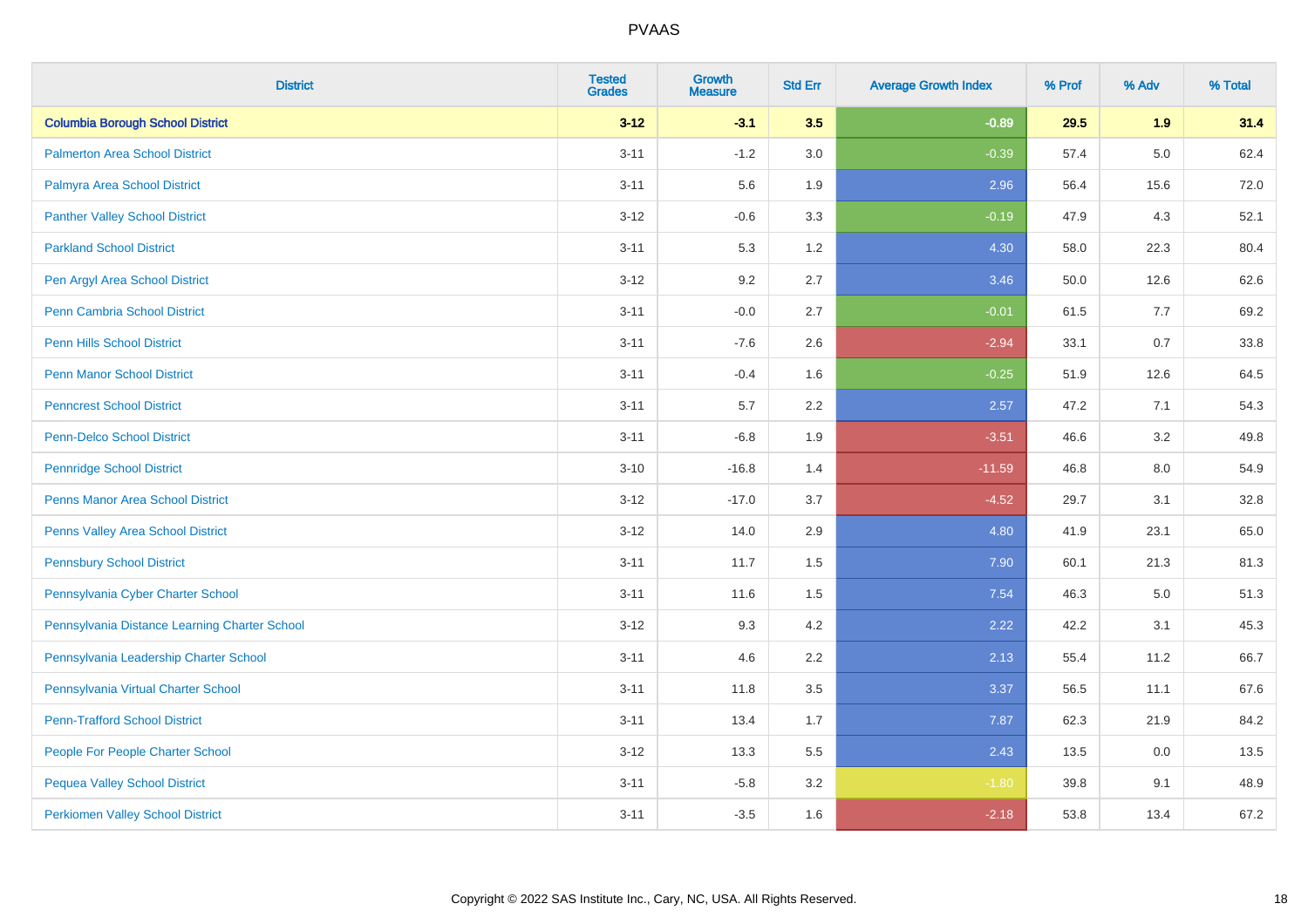| <b>District</b>                                                       | <b>Tested</b><br><b>Grades</b> | <b>Growth</b><br><b>Measure</b> | <b>Std Err</b> | <b>Average Growth Index</b> | % Prof | % Adv | % Total |
|-----------------------------------------------------------------------|--------------------------------|---------------------------------|----------------|-----------------------------|--------|-------|---------|
| <b>Columbia Borough School District</b>                               | $3 - 12$                       | $-3.1$                          | 3.5            | $-0.89$                     | 29.5   | 1.9   | 31.4    |
| Perseus House Charter School Of Excellence                            | $6 - 11$                       | $-5.2$                          | 3.0            | $-1.72$                     | 16.5   | 0.0   | 16.5    |
| <b>Peters Township School District</b>                                | $3 - 11$                       | 5.0                             | 1.8            | 2.76                        | 59.8   | 26.1  | 85.9    |
| Philadelphia Academy Charter School                                   | $3 - 11$                       | $-8.9$                          | 2.9            | $-3.04$                     | 50.5   | 2.9   | 53.4    |
| Philadelphia City School District                                     | $3 - 12$                       | 7.5                             | 0.6            | 12.64                       | 38.4   | 7.0   | 45.4    |
| Philadelphia Electrical & Tech Charter High School                    | $10 - 10$                      | $-0.5$                          | 2.9            | $-0.15$                     | 8.8    | 0.0   | 8.8     |
| Philipsburg-Osceola Area School District                              | $3 - 11$                       | $-24.8$                         | 3.3            | $-7.43$                     | 19.7   | 2.6   | 22.4    |
| <b>Phoenixville Area School District</b>                              | $3 - 11$                       | $-1.7$                          | 2.1            | $-0.83$                     | 59.9   | 10.6  | 70.5    |
| <b>Pine Grove Area School District</b>                                | $3 - 11$                       | $-7.7$                          | 2.9            | $-2.66$                     | 42.3   | 7.7   | 50.0    |
| <b>Pine-Richland School District</b>                                  | $3 - 11$                       | 11.5                            | 1.8            | 6.31                        | 60.6   | 24.4  | 85.0    |
| <b>Pittsburgh School District</b>                                     | $3 - 11$                       | $-3.3$                          | 1.1            | $-3.04$                     | 33.9   | 8.2   | 42.1    |
| <b>Pittston Area School District</b>                                  | $3 - 11$                       | $-10.1$                         | 5.6            | $-1.80$                     | 38.1   | 9.5   | 47.6    |
| <b>Pleasant Valley School District</b>                                | $3 - 11$                       | 3.1                             | 2.0            | 1.57                        | 57.2   | 5.5   | 62.8    |
| <b>Plum Borough School District</b>                                   | $3 - 11$                       | $-11.3$                         | 2.2            | $-5.19$                     | 51.1   | 9.0   | 60.1    |
| Pocono Mountain School District                                       | $3 - 12$                       | 6.8                             | 1.5            | 4.62                        | 45.8   | 5.0   | 50.7    |
| <b>Port Allegany School District</b>                                  | $3 - 11$                       | 4.4                             | 3.6            | 1.21                        | 28.1   | 9.4   | 37.5    |
| <b>Portage Area School District</b>                                   | $3 - 10$                       | $-8.1$                          | 3.6            | $-2.26$                     | 40.6   | 9.4   | 50.0    |
| <b>Pottsgrove School District</b>                                     | $3 - 11$                       | 2.8                             | 2.0            | 1.35                        | 44.0   | 10.0  | 53.9    |
| <b>Pottstown School District</b>                                      | $3 - 12$                       | $-4.0$                          | 2.4            | $-1.68$                     | 29.8   | 1.2   | 31.0    |
| <b>Pottsville Area School District</b>                                | $3 - 12$                       | 4.4                             | 2.3            | 1.94                        | 44.8   | 5.4   | 50.2    |
| Preparatory Charter School Of Mathematics, Science, Tech, And Careers | $9 - 10$                       | $-4.0$                          | 2.5            | $-1.59$                     | 15.0   | 0.0   | 15.0    |
| Propel Charter School - Braddock Hills                                | $3 - 11$                       | $-13.6$                         | 3.6            | $-3.81$                     | 9.7    | 1.6   | 11.3    |
| <b>Propel Charter School-Homestead</b>                                | $3 - 11$                       | $-11.7$                         | 4.1            | $-2.84$                     | 15.9   | 0.0   | 15.9    |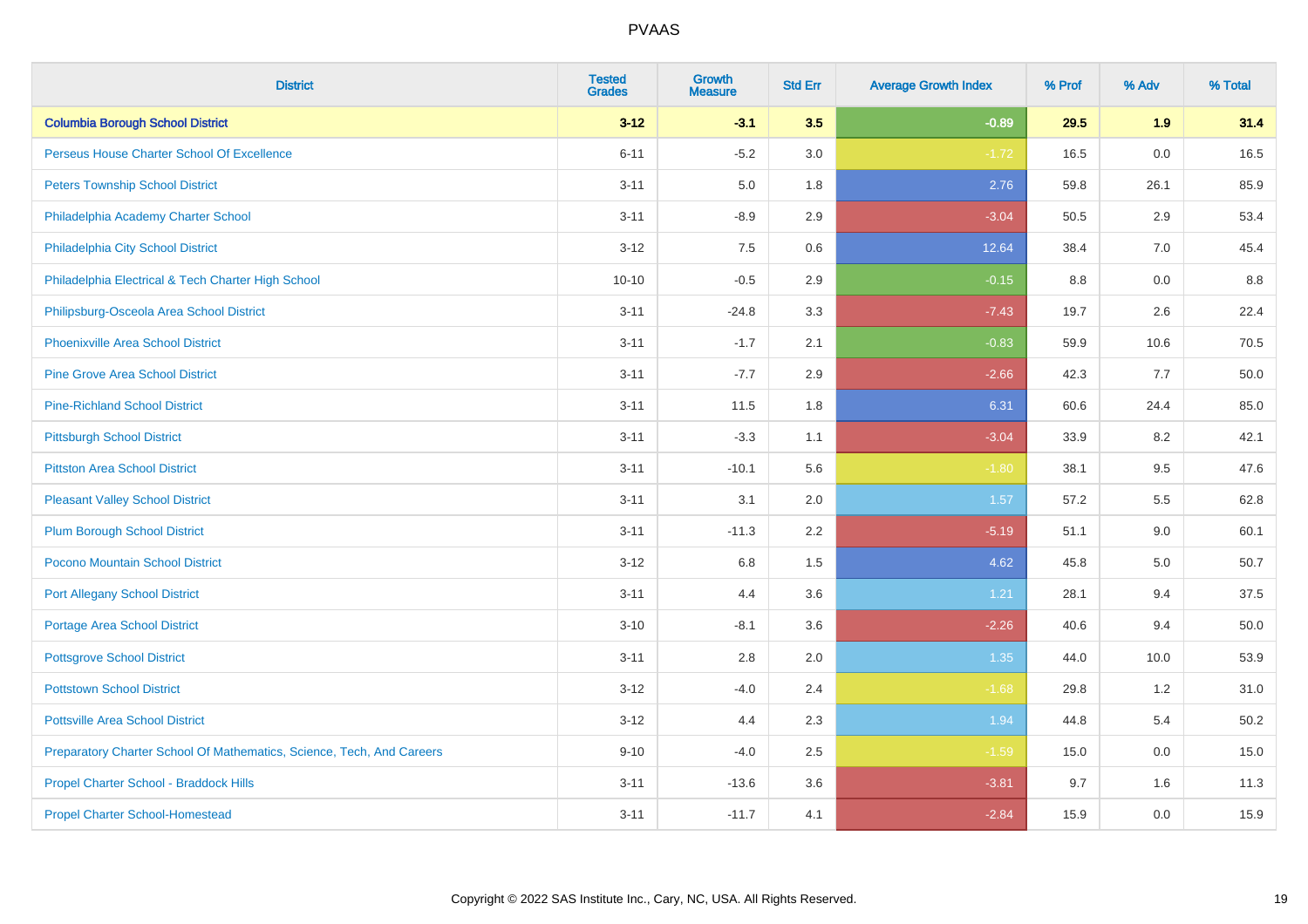| <b>District</b>                                | <b>Tested</b><br><b>Grades</b> | <b>Growth</b><br><b>Measure</b> | <b>Std Err</b> | <b>Average Growth Index</b> | % Prof | % Adv   | % Total |
|------------------------------------------------|--------------------------------|---------------------------------|----------------|-----------------------------|--------|---------|---------|
| <b>Columbia Borough School District</b>        | $3 - 12$                       | $-3.1$                          | 3.5            | $-0.89$                     | 29.5   | 1.9     | 31.4    |
| <b>Propel Charter School-Montour</b>           | $3 - 10$                       | $-10.7$                         | 3.9            | $-2.71$                     | 13.7   | 0.0     | 13.7    |
| <b>Punxsutawney Area School District</b>       | $3 - 11$                       | 4.2                             | 2.9            | 1.45                        | 55.0   | 5.5     | 60.6    |
| <b>Purchase Line School District</b>           | $3 - 12$                       | 1.7                             | 3.5            | 0.47                        | 43.1   | 5.4     | 48.5    |
| <b>Quaker Valley School District</b>           | $3 - 11$                       | $-2.8$                          | 2.6            | $-1.08$                     | 55.2   | 13.2    | 68.4    |
| <b>Quakertown Community School District</b>    | $3 - 12$                       | $-4.4$                          | 1.6            | $-2.70$                     | 56.5   | 10.0    | 66.6    |
| <b>Radnor Township School District</b>         | $3 - 12$                       | 1.0                             | 2.1            | 0.50                        | 65.0   | 23.2    | 88.2    |
| <b>Reach Cyber Charter School</b>              | $3 - 11$                       | 8.1                             | 4.7            | 1.72                        | 42.4   | 4.6     | 47.0    |
| <b>Reading School District</b>                 | $3 - 11$                       | 10.1                            | 1.4            | 7.25                        | 24.7   | 2.4     | 27.2    |
| <b>Redbank Valley School District</b>          | $3 - 11$                       | $-9.5$                          | 3.4            | $-2.77$                     | 31.5   | 4.9     | 36.4    |
| Renaissance Academy Charter School             | $3 - 11$                       | 8.3                             | 3.3            | 2.54                        | 45.6   | 22.8    | 68.4    |
| <b>Reynolds School District</b>                | $3 - 10$                       | 0.5                             | 3.4            | 0.16                        | 52.1   | 7.0     | 59.2    |
| <b>Richland School District</b>                | $3 - 11$                       | 6.7                             | 2.9            | 2.33                        | 62.2   | 19.2    | 81.4    |
| <b>Ridgway Area School District</b>            | $3 - 11$                       | $-14.5$                         | 4.1            | $-3.56$                     | 49.0   | 9.8     | 58.8    |
| <b>Ridley School District</b>                  | $3 - 12$                       | 10.0                            | 1.6            | 6.10                        | 45.6   | 8.2     | 53.8    |
| <b>Ringgold School District</b>                | $3 - 11$                       | $-14.7$                         | 2.4            | $-6.04$                     | 41.5   | 7.9     | 49.4    |
| <b>Riverside Beaver County School District</b> | $3 - 11$                       | $-14.0$                         | 3.0            | $-4.64$                     | 49.4   | 8.8     | 58.2    |
| <b>Riverside School District</b>               | $3 - 11$                       | $-3.2$                          | 3.0            | $-1.09$                     | 43.0   | 9.0     | 52.0    |
| <b>Riverview School District</b>               | $3 - 11$                       | $-4.6$                          | 3.8            | $-1.20$                     | 57.9   | 15.8    | 73.7    |
| <b>Roberto Clemente Charter School</b>         | $3 - 12$                       | 2.2                             | 4.9            | 0.45                        | 27.5   | $5.0\,$ | 32.5    |
| <b>Rochester Area School District</b>          | $3 - 11$                       | $-13.2$                         | 4.6            | $-2.89$                     | 19.5   | 1.3     | 20.8    |
| <b>Rose Tree Media School District</b>         | $3 - 10$                       | $-25.6$                         | 2.4            | $-10.76$                    | 54.8   | 6.4     | 61.2    |
| Saint Marys Area School District               | $3 - 11$                       | 7.8                             | 2.6            | 3.04                        | 57.0   | 8.2     | 65.2    |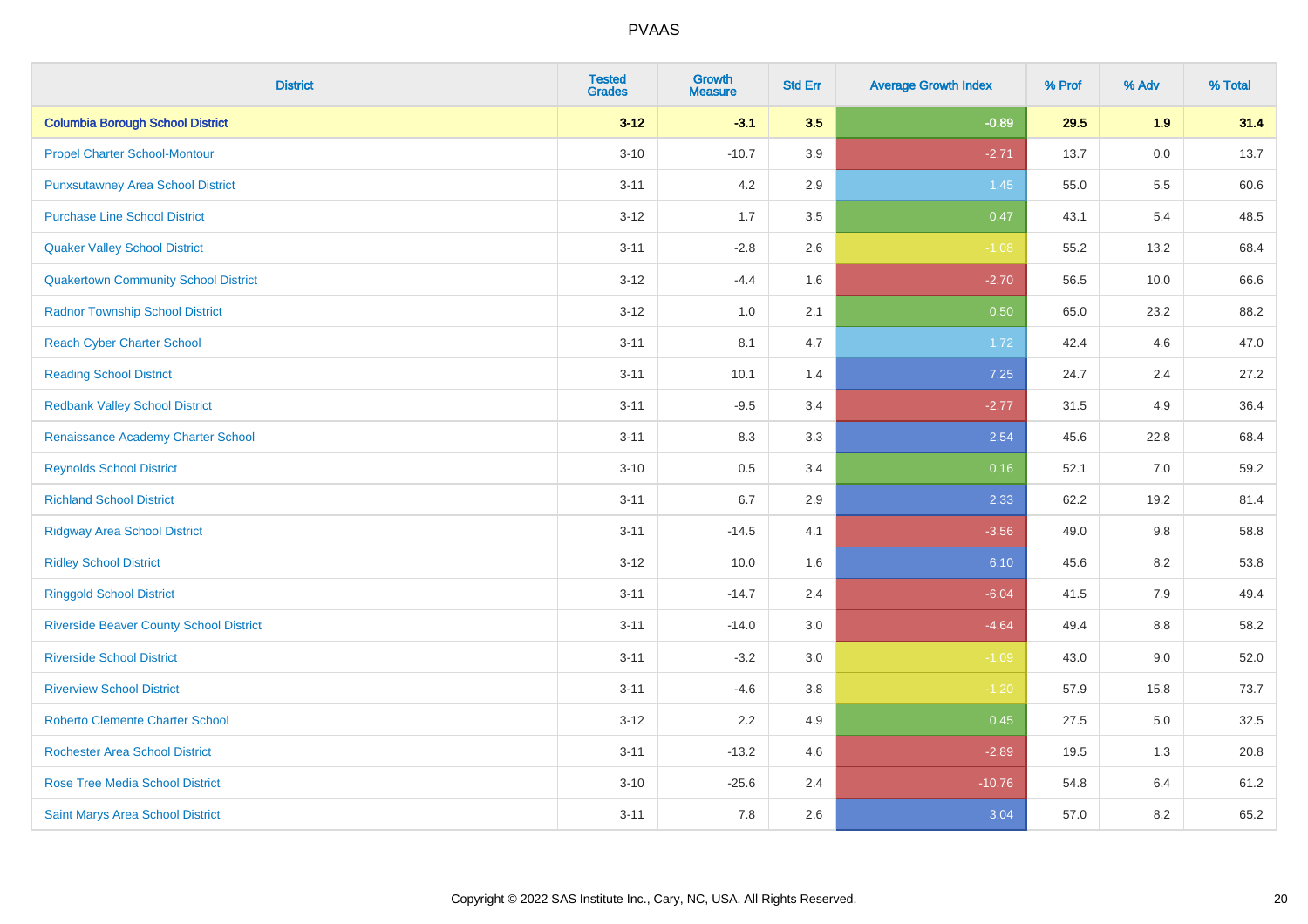| <b>District</b>                               | <b>Tested</b><br><b>Grades</b> | <b>Growth</b><br><b>Measure</b> | <b>Std Err</b> | <b>Average Growth Index</b> | % Prof | % Adv | % Total |
|-----------------------------------------------|--------------------------------|---------------------------------|----------------|-----------------------------|--------|-------|---------|
| <b>Columbia Borough School District</b>       | $3 - 12$                       | $-3.1$                          | 3.5            | $-0.89$                     | 29.5   | 1.9   | 31.4    |
| <b>Salisbury Township School District</b>     | $3 - 11$                       | 6.3                             | 3.6            | 1.77                        | 46.2   | 6.6   | 52.8    |
| Salisbury-Elk Lick School District            | $3 - 11$                       | $-13.5$                         | 5.9            | $-2.30$                     | 27.8   | 0.0   | 27.8    |
| <b>Saucon Valley School District</b>          | $3 - 11$                       | 14.7                            | 2.5            | 5.98                        | 48.7   | 20.2  | 69.0    |
| <b>Sayre Area School District</b>             | $3 - 11$                       | 11.2                            | 3.5            | 3.20                        | 52.2   | 7.5   | 59.7    |
| <b>School Lane Charter School</b>             | $3 - 11$                       | 12.4                            | 3.6            | 3.43                        | 59.1   | 9.8   | 68.9    |
| Schuylkill Haven Area School District         | $3 - 11$                       | $-15.3$                         | 3.1            | $-4.87$                     | 49.7   | 2.4   | 52.1    |
| <b>Schuylkill Valley School District</b>      | $3 - 11$                       | 1.4                             | 2.5            | 0.56                        | 55.1   | 10.2  | 65.3    |
| <b>Scranton School District</b>               | $3 - 12$                       | $-2.9$                          | 2.4            | $-1.22$                     | 45.6   | 3.6   | 49.1    |
| <b>Selinsgrove Area School District</b>       | $3 - 12$                       | 8.3                             | 2.3            | 3.54                        | 56.8   | 10.0  | 66.8    |
| <b>Seneca Valley School District</b>          | $3 - 11$                       | $-1.4$                          | 1.4            | $-0.99$                     | 57.2   | 11.4  | 68.6    |
| <b>Shade-Central City School District</b>     | $3 - 11$                       | $-5.9$                          | 4.6            | $-1.28$                     | 27.8   | 0.0   | 27.8    |
| <b>Shaler Area School District</b>            | $3 - 11$                       | $-0.8$                          | 1.9            | $-0.43$                     | 49.1   | 9.6   | 58.7    |
| <b>Shamokin Area School District</b>          | $3 - 11$                       | $-7.7$                          | 4.8            | $-1.60$                     | 38.1   | 3.2   | 41.3    |
| <b>Shanksville-Stonycreek School District</b> | $3 - 10$                       | 7.0                             | 5.9            | 1.20                        | 64.7   | 17.6  | 82.4    |
| <b>Sharon City School District</b>            | $3 - 11$                       | 4.9                             | 2.6            | 1.87                        | 48.2   | 5.3   | 53.4    |
| <b>Sharpsville Area School District</b>       | $3 - 11$                       | $-1.4$                          | 3.5            | $-0.40$                     | 55.2   | 13.4  | 68.7    |
| <b>Shenandoah Valley School District</b>      | $3 - 11$                       | 9.7                             | 3.9            | 2.49                        | 28.3   | 5.0   | 33.3    |
| Shenango Area School District                 | $3 - 11$                       | $-2.6$                          | 3.3            | $-0.79$                     | 50.6   | 13.9  | 64.6    |
| <b>Shikellamy School District</b>             | $3 - 10$                       | $-22.3$                         | 2.5            | $-8.92$                     | 33.3   | 6.1   | 39.5    |
| <b>Shippensburg Area School District</b>      | $3 - 11$                       | 9.3                             | 1.9            | 4.84                        | 53.1   | 10.2  | 63.3    |
| <b>Slippery Rock Area School District</b>     | $3 - 11$                       | $-6.3$                          | 2.5            | $-2.51$                     | 56.2   | 9.5   | 65.7    |
| <b>Smethport Area School District</b>         | $3 - 12$                       | 0.6                             | 3.9            | 0.15                        | 37.0   | 1.8   | 38.9    |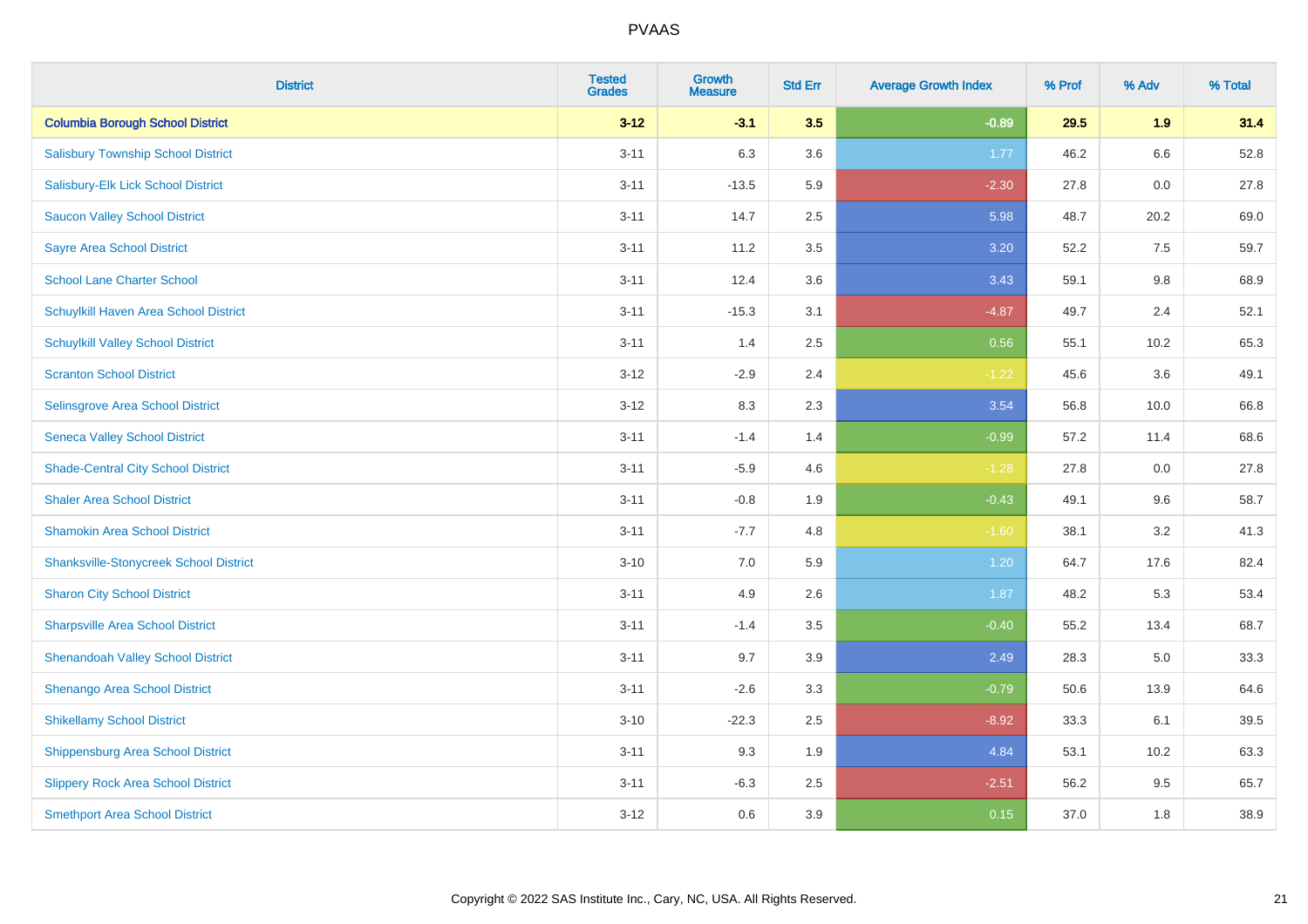| <b>District</b>                            | <b>Tested</b><br><b>Grades</b> | <b>Growth</b><br><b>Measure</b> | <b>Std Err</b> | <b>Average Growth Index</b> | % Prof | % Adv | % Total |
|--------------------------------------------|--------------------------------|---------------------------------|----------------|-----------------------------|--------|-------|---------|
| <b>Columbia Borough School District</b>    | $3 - 12$                       | $-3.1$                          | 3.5            | $-0.89$                     | 29.5   | 1.9   | 31.4    |
| <b>Solanco School District</b>             | $3 - 11$                       | $-11.0$                         | 2.0            | $-5.55$                     | 41.6   | 4.5   | 46.1    |
| <b>Somerset Area School District</b>       | $3 - 11$                       | $-4.4$                          | 2.3            | $-1.93$                     | 44.4   | 14.9  | 59.3    |
| <b>Souderton Area School District</b>      | $3 - 11$                       | 12.4                            | 1.5            | 8.28                        | 61.7   | 15.2  | 76.9    |
| South Allegheny School District            | $3 - 11$                       | $-8.8$                          | 3.2            | $-2.70$                     | 40.5   | 0.0   | 40.5    |
| South Butler County School District        | $3 - 10$                       | 3.9                             | 2.5            | 1.54                        | 53.1   | 16.6  | 69.7    |
| <b>South Eastern School District</b>       | $3 - 11$                       | 0.9                             | 2.4            | 0.39                        | 54.8   | 6.6   | 61.4    |
| South Fayette Township School District     | $3 - 11$                       | 1.7                             | 2.0            | 0.88                        | 61.0   | 26.5  | 87.6    |
| <b>South Park School District</b>          | $3 - 11$                       | $-11.3$                         | 2.7            | $-4.23$                     | 53.5   | 13.7  | 67.3    |
| South Side Area School District            | $3 - 11$                       | $-1.6$                          | 3.3            | $-0.48$                     | 50.0   | 6.8   | 56.8    |
| South Western School District              | $3 - 12$                       | 3.9                             | 1.9            | 2.08                        | 60.2   | 8.1   | 68.3    |
| South Williamsport Area School District    | $3 - 10$                       | $-5.7$                          | 2.5            | $-2.30$                     | 45.5   | 4.5   | 50.0    |
| Southeastern Greene School District        | $3 - 10$                       | 3.3                             | 4.6            | 0.72                        | 57.6   | 6.1   | 63.6    |
| Southern Columbia Area School District     | $3 - 11$                       | $-14.6$                         | 3.0            | $-4.92$                     | 55.0   | 4.0   | 59.0    |
| Southern Fulton School District            | $3 - 11$                       | $-23.7$                         | 4.4            | $-5.37$                     | 34.2   | 10.5  | 44.7    |
| Southern Huntingdon County School District | $3 - 11$                       | $-12.9$                         | 3.2            | $-3.98$                     | 32.5   | 2.5   | 35.0    |
| Southern Lehigh School District            | $3 - 11$                       | $-0.4$                          | 2.3            | $-0.17$                     | 66.1   | 11.9  | 78.0    |
| Southern Tioga School District             | $3 - 11$                       | $-11.5$                         | 2.7            | $-4.25$                     | 47.8   | 6.4   | 54.3    |
| Southern York County School District       | $3 - 11$                       | 14.2                            | 2.1            | 6.91                        | 55.1   | 18.1  | 73.1    |
| <b>Southmoreland School District</b>       | $3 - 11$                       | $-8.3$                          | 3.6            | $-2.32$                     | 56.8   | 7.2   | 64.0    |
| <b>Spring Cove School District</b>         | $3 - 11$                       | 3.4                             | 2.5            | 1.33                        | 47.8   | 12.7  | 60.4    |
| <b>Spring Grove Area School District</b>   | $3 - 11$                       | 5.6                             | 2.1            | 2.68                        | 55.1   | 15.0  | 70.1    |
| <b>Springfield School District</b>         | $3 - 11$                       | 13.8                            | 1.7            | 7.99                        | 60.9   | 21.5  | 82.4    |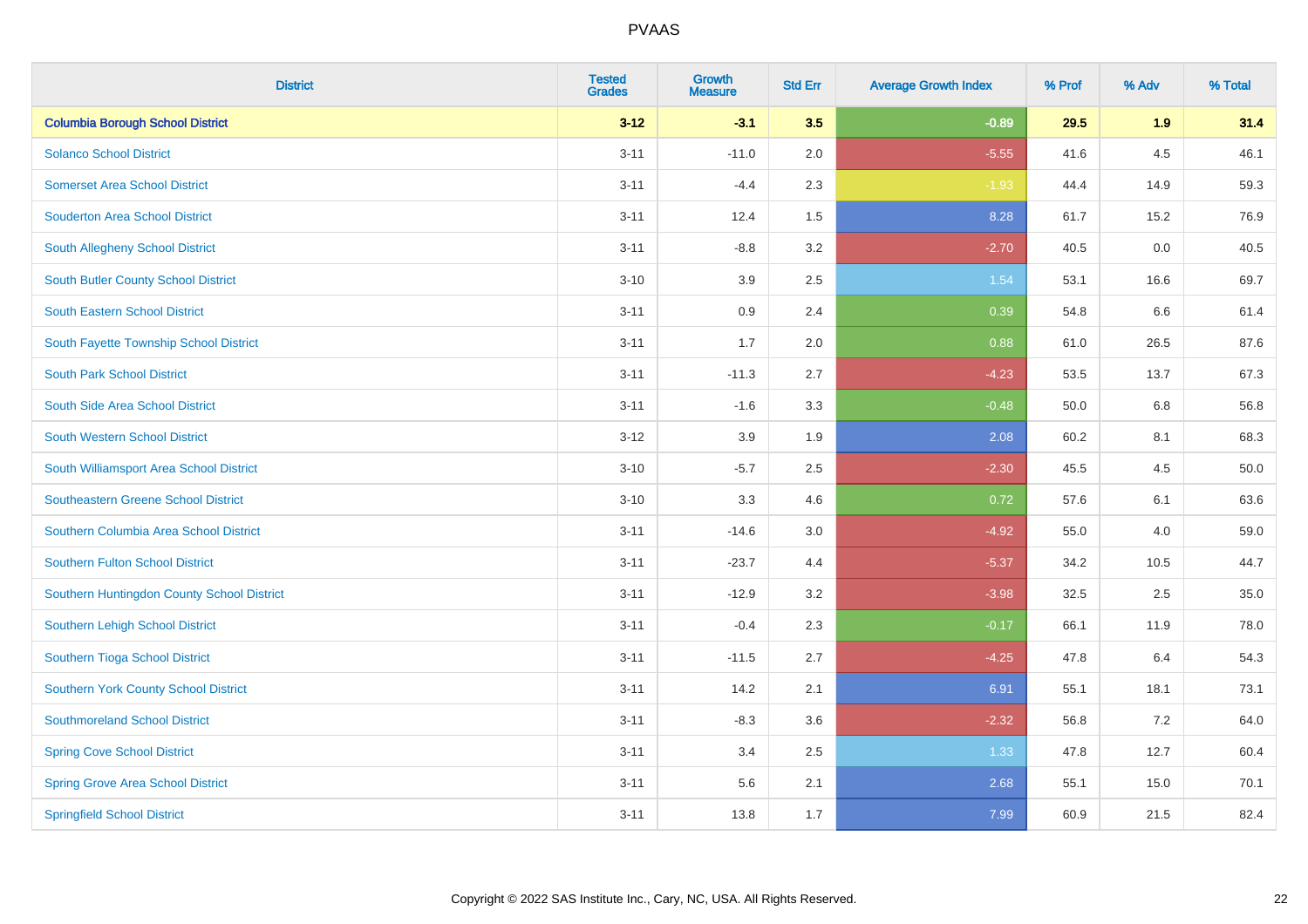| <b>District</b>                              | <b>Tested</b><br><b>Grades</b> | <b>Growth</b><br><b>Measure</b> | <b>Std Err</b> | <b>Average Growth Index</b> | % Prof | % Adv   | % Total |
|----------------------------------------------|--------------------------------|---------------------------------|----------------|-----------------------------|--------|---------|---------|
| <b>Columbia Borough School District</b>      | $3 - 12$                       | $-3.1$                          | 3.5            | $-0.89$                     | 29.5   | 1.9     | 31.4    |
| <b>Springfield Township School District</b>  | $3 - 11$                       | $-18.9$                         | 3.2            | $-5.88$                     | 62.6   | $3.6\,$ | 66.3    |
| <b>Spring-Ford Area School District</b>      | $3 - 11$                       | 6.0                             | 1.3            | 4.46                        | 60.8   | 16.5    | 77.4    |
| <b>State College Area School District</b>    | $3 - 11$                       | 20.5                            | 1.4            | 14.33                       | 58.0   | 25.9    | 84.0    |
| <b>Steel Valley School District</b>          | $3 - 11$                       | 6.5                             | 3.4            | 1.89                        | 50.7   | 5.6     | 56.3    |
| <b>Steelton-Highspire School District</b>    | $3 - 11$                       | $-11.8$                         | 3.5            | $-3.40$                     | 14.5   | 0.0     | 14.5    |
| <b>Sto-Rox School District</b>               | $3 - 10$                       | 6.6                             | 3.7            | 1.80                        | 13.4   | 0.0     | 13.4    |
| <b>Stroudsburg Area School District</b>      | $3 - 11$                       | 5.5                             | 1.9            | 2.88                        | 48.1   | 4.2     | 52.3    |
| <b>Sugar Valley Rural Charter School</b>     | $3 - 11$                       | $-11.0$                         | 4.5            | $-2.46$                     | 14.9   | 0.0     | 14.9    |
| <b>Sullivan County School District</b>       | $3 - 10$                       | $-4.0$                          | 4.4            | $-0.90$                     | 66.7   | $2.6\,$ | 69.2    |
| <b>Susquehanna Community School District</b> | $3 - 11$                       | $-2.8$                          | 4.2            | $-0.66$                     | 49.4   | 6.9     | 56.3    |
| Susquehanna Township School District         | $3 - 12$                       | $-5.8$                          | 2.7            | $-2.17$                     | 36.0   | 5.6     | 41.6    |
| <b>Susquenita School District</b>            | $3 - 11$                       | $-0.1$                          | 2.8            | $-0.01$                     | 47.7   | 10.1    | 57.8    |
| <b>Tacony Academy Charter School</b>         | $3 - 11$                       | $-14.7$                         | 3.0            | $-4.82$                     | 22.4   | 1.8     | 24.1    |
| <b>Tamaqua Area School District</b>          | $3 - 12$                       | $-8.2$                          | 2.5            | $-3.24$                     | 44.5   | 1.9     | 46.4    |
| <b>Tech Freire Charter School</b>            | $9 - 11$                       | 9.3                             | 2.9            | 3.26                        | 18.0   | 1.1     | 19.1    |
| The New Academy Charter School               | $8 - 11$                       | $-10.4$                         | 5.2            | $-2.00$                     | 0.0    | 0.0     | $0.0\,$ |
| <b>Tidioute Community Charter School</b>     | $3 - 11$                       | 5.7                             | 5.1            | 1.11                        | 34.4   | 21.9    | 56.2    |
| <b>Titusville Area School District</b>       | $3 - 11$                       | $-13.2$                         | 2.6            | $-4.99$                     | 43.2   | 4.8     | 48.0    |
| <b>Towanda Area School District</b>          | $3 - 11$                       | 4.0                             | 2.8            | 1.44                        | 39.4   | 6.6     | 46.0    |
| <b>Trinity Area School District</b>          | $3 - 11$                       | $-5.4$                          | 2.0            | $-2.71$                     | 48.3   | 11.8    | 60.1    |
| <b>Tri-Valley School District</b>            | $3 - 10$                       | $-6.4$                          | 4.1            | $-1.57$                     | 37.0   | 4.4     | 41.3    |
| <b>Troy Area School District</b>             | $3 - 10$                       | $-4.3$                          | 3.4            | $-1.26$                     | 43.2   | 5.7     | 48.9    |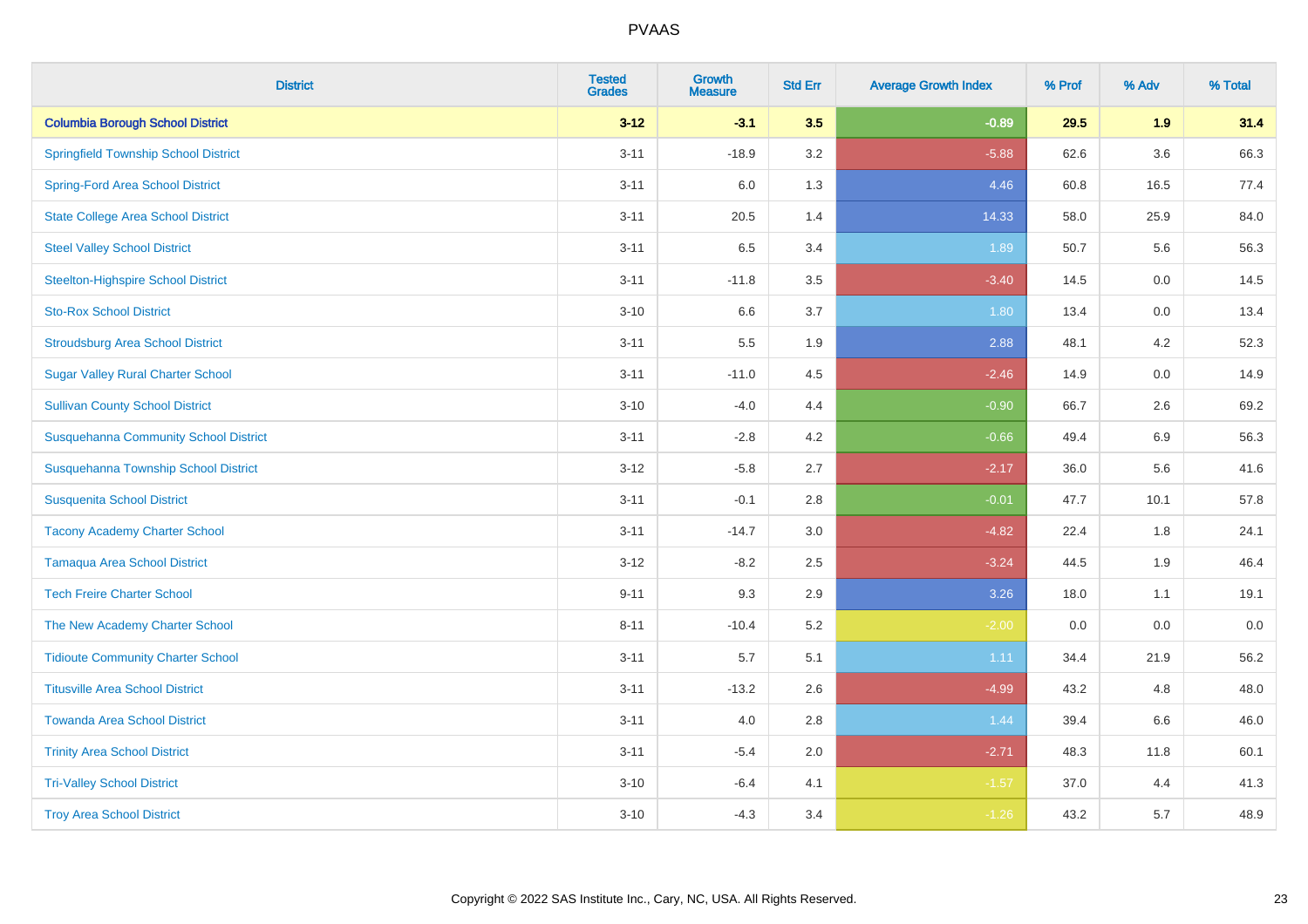| <b>District</b>                                | <b>Tested</b><br><b>Grades</b> | Growth<br><b>Measure</b> | <b>Std Err</b> | <b>Average Growth Index</b> | % Prof | % Adv   | % Total |
|------------------------------------------------|--------------------------------|--------------------------|----------------|-----------------------------|--------|---------|---------|
| <b>Columbia Borough School District</b>        | $3 - 12$                       | $-3.1$                   | 3.5            | $-0.89$                     | 29.5   | 1.9     | 31.4    |
| <b>Tulpehocken Area School District</b>        | $3 - 12$                       | $-13.7$                  | 2.8            | $-4.81$                     | 36.7   | 2.8     | 39.4    |
| <b>Tunkhannock Area School District</b>        | $3 - 11$                       | 2.3                      | $2.2\,$        | 1.01                        | 44.9   | $9.6\,$ | 54.6    |
| <b>Turkeyfoot Valley Area School District</b>  | $3 - 12$                       | $-4.3$                   | 5.6            | $-0.76$                     | 22.0   | 5.1     | 27.1    |
| <b>Tuscarora School District</b>               | $3 - 11$                       | $-0.6$                   | 2.3            | $-0.27$                     | 45.1   | 8.1     | 53.2    |
| <b>Tussey Mountain School District</b>         | $3 - 12$                       | 1.5                      | 3.7            | 0.40                        | 38.6   | 1.8     | 40.4    |
| <b>Twin Valley School District</b>             | $3 - 12$                       | $-3.6$                   | 2.1            | $-1.69$                     | 49.6   | 7.1     | 56.8    |
| <b>Tyrone Area School District</b>             | $3 - 12$                       | 19.7                     | 2.5            | 7.87                        | 60.4   | 16.7    | 77.1    |
| <b>Union Area School District</b>              | $3 - 11$                       | 1.9                      | 4.3            | 0.44                        | 61.5   | 0.0     | 61.5    |
| <b>Union City Area School District</b>         | $3 - 12$                       | $-10.2$                  | 3.6            | $-2.87$                     | 42.9   | 3.2     | 46.0    |
| <b>Union School District</b>                   | $3 - 12$                       | 2.3                      | 4.2            | 0.54                        | 32.6   | 7.0     | 39.5    |
| <b>Uniontown Area School District</b>          | $3 - 11$                       | 6.0                      | 3.2            | 1.87                        | 62.4   | 5.9     | 68.2    |
| <b>Unionville-Chadds Ford School District</b>  | $3 - 11$                       | 17.1                     | 3.1            | 5.51                        | 68.1   | 13.2    | 81.3    |
| <b>United School District</b>                  | $3 - 11$                       | 2.1                      | 3.4            | 0.63                        | 60.3   | 6.6     | 66.9    |
| <b>Universal Audenried Charter School</b>      | $9 - 11$                       | $-5.8$                   | 2.4            | $-2.40$                     | 14.6   | 0.0     | 14.6    |
| <b>Upper Adams School District</b>             | $3 - 11$                       | 1.3                      | 2.9            | 0.47                        | 55.2   | $8.6\,$ | 63.8    |
| <b>Upper Darby School District</b>             | $3 - 12$                       | 6.9                      | 1.5            | 4.62                        | 45.0   | 6.7     | 51.7    |
| <b>Upper Dauphin Area School District</b>      | $3 - 11$                       | $-6.3$                   | 3.2            | $-1.98$                     | 37.4   | 4.8     | 42.2    |
| <b>Upper Dublin School District</b>            | $3 - 12$                       | 15.4                     | 1.8            | 8.53                        | 60.8   | 24.8    | 85.6    |
| <b>Upper Merion Area School District</b>       | $3 - 11$                       | 15.3                     | 2.0            | 7.62                        | 59.3   | 19.3    | 78.6    |
| <b>Upper Moreland Township School District</b> | $3 - 11$                       | $-5.0$                   | 2.2            | $-2.31$                     | 57.9   | 4.0     | 61.9    |
| <b>Upper Perkiomen School District</b>         | $3 - 11$                       | 22.1                     | 2.1            | 10.74                       | 57.7   | 13.2    | 70.9    |
| <b>Upper Saint Clair School District</b>       | $3 - 11$                       | 18.5                     | 1.7            | 10.65                       | 61.8   | 30.1    | 91.9    |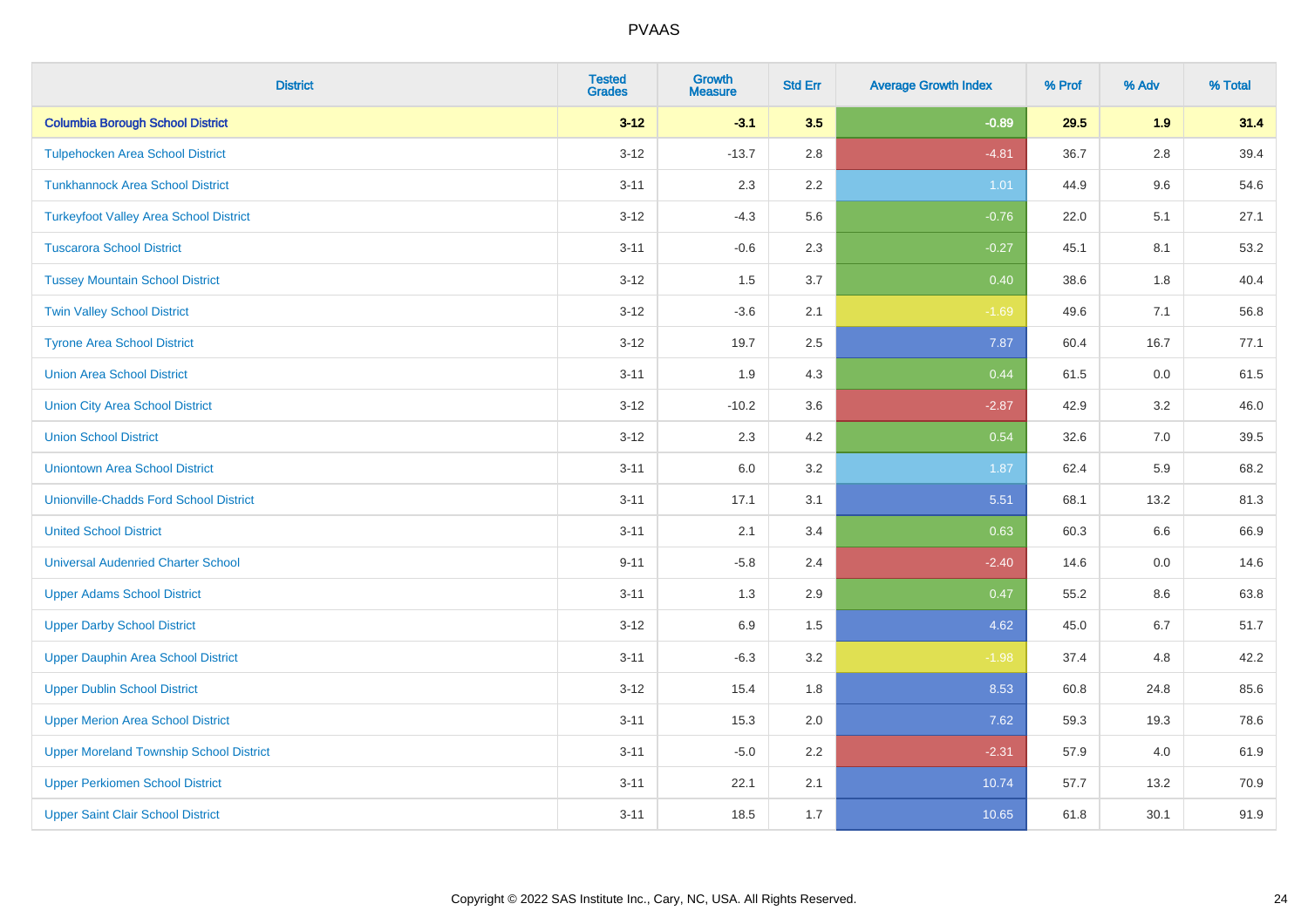| <b>District</b>                               | <b>Tested</b><br><b>Grades</b> | <b>Growth</b><br><b>Measure</b> | <b>Std Err</b> | <b>Average Growth Index</b> | % Prof | % Adv   | % Total |
|-----------------------------------------------|--------------------------------|---------------------------------|----------------|-----------------------------|--------|---------|---------|
| <b>Columbia Borough School District</b>       | $3 - 12$                       | $-3.1$                          | 3.5            | $-0.89$                     | 29.5   | 1.9     | 31.4    |
| Urban Pathways 6-12 Charter School            | $6 - 11$                       | 4.8                             | 6.4            | 0.75                        | 28.6   | $0.0\,$ | 28.6    |
| <b>Valley Grove School District</b>           | $3 - 10$                       | $-3.7$                          | 3.7            | $-1.01$                     | 51.2   | 6.1     | 57.3    |
| <b>Valley View School District</b>            | $3 - 11$                       | 18.1                            | 2.4            | 7.42                        | 53.7   | 14.7    | 68.4    |
| <b>Wallenpaupack Area School District</b>     | $3 - 11$                       | $-7.1$                          | 2.3            | $-3.09$                     | 40.8   | 2.4     | 43.1    |
| <b>Wallingford-Swarthmore School District</b> | $3 - 10$                       | 0.9                             | 2.4            | 0.38                        | 64.4   | 22.7    | 87.1    |
| <b>Warren County School District</b>          | $3 - 11$                       | $-0.1$                          | 1.8            | $-0.06$                     | 37.2   | 5.3     | 42.6    |
| <b>Warrior Run School District</b>            | $3 - 11$                       | 4.6                             | 3.0            | 1.51                        | 40.9   | 8.1     | 49.0    |
| <b>Warwick School District</b>                | $3 - 11$                       | 5.2                             | 1.9            | 2.76                        | 46.4   | 17.0    | 63.3    |
| <b>Washington School District</b>             | $3 - 11$                       | $-4.9$                          | 2.8            | $-1.76$                     | 30.1   | 2.4     | 32.5    |
| <b>Wattsburg Area School District</b>         | $3 - 11$                       | 6.5                             | 2.7            | 2.43                        | 42.7   | 7.6     | 50.3    |
| <b>Wayne Highlands School District</b>        | $3 - 11$                       | 7.8                             | 2.4            | 3.23                        | 52.3   | 13.1    | 65.4    |
| <b>Waynesboro Area School District</b>        | $3 - 12$                       | $-6.1$                          | 1.9            | $-3.20$                     | 50.0   | $6.8\,$ | 56.8    |
| <b>Wellsboro Area School District</b>         | $3 - 11$                       | $-12.4$                         | 3.0            | $-4.11$                     | 49.2   | 11.9    | 61.1    |
| <b>West Allegheny School District</b>         | $3 - 12$                       | $4.0\,$                         | 2.1            | 1.96                        | 63.1   | 15.7    | 78.8    |
| <b>West Branch Area School District</b>       | $3 - 11$                       | 0.2                             | 3.8            | 0.05                        | 47.2   | 1.9     | 49.1    |
| <b>West Chester Area School District</b>      | $3 - 11$                       | 12.6                            | 1.2            | 10.38                       | 66.8   | 20.2    | 87.0    |
| <b>West Greene School District</b>            | $3 - 11$                       | $-4.5$                          | 4.3            | $-1.04$                     | 36.6   | 7.3     | 43.9    |
| West Jefferson Hills School District          | $3 - 11$                       | 1.8                             | 2.1            | 0.88                        | 55.7   | 20.8    | 76.4    |
| <b>West Middlesex Area School District</b>    | $3 - 10$                       | $-8.4$                          | 3.8            | $-2.21$                     | 34.9   | 2.8     | 37.6    |
| <b>West Mifflin Area School District</b>      | $3 - 12$                       | $-12.3$                         | 2.9            | $-4.22$                     | 39.7   | 10.3    | 50.0    |
| <b>West Perry School District</b>             | $3 - 11$                       | 12.5                            | 2.5            | 4.99                        | 56.6   | 8.4     | 65.0    |
| <b>West Shore School District</b>             | $3 - 12$                       | 5.0                             | 1.4            | 3.59                        | 54.2   | 9.4     | 63.6    |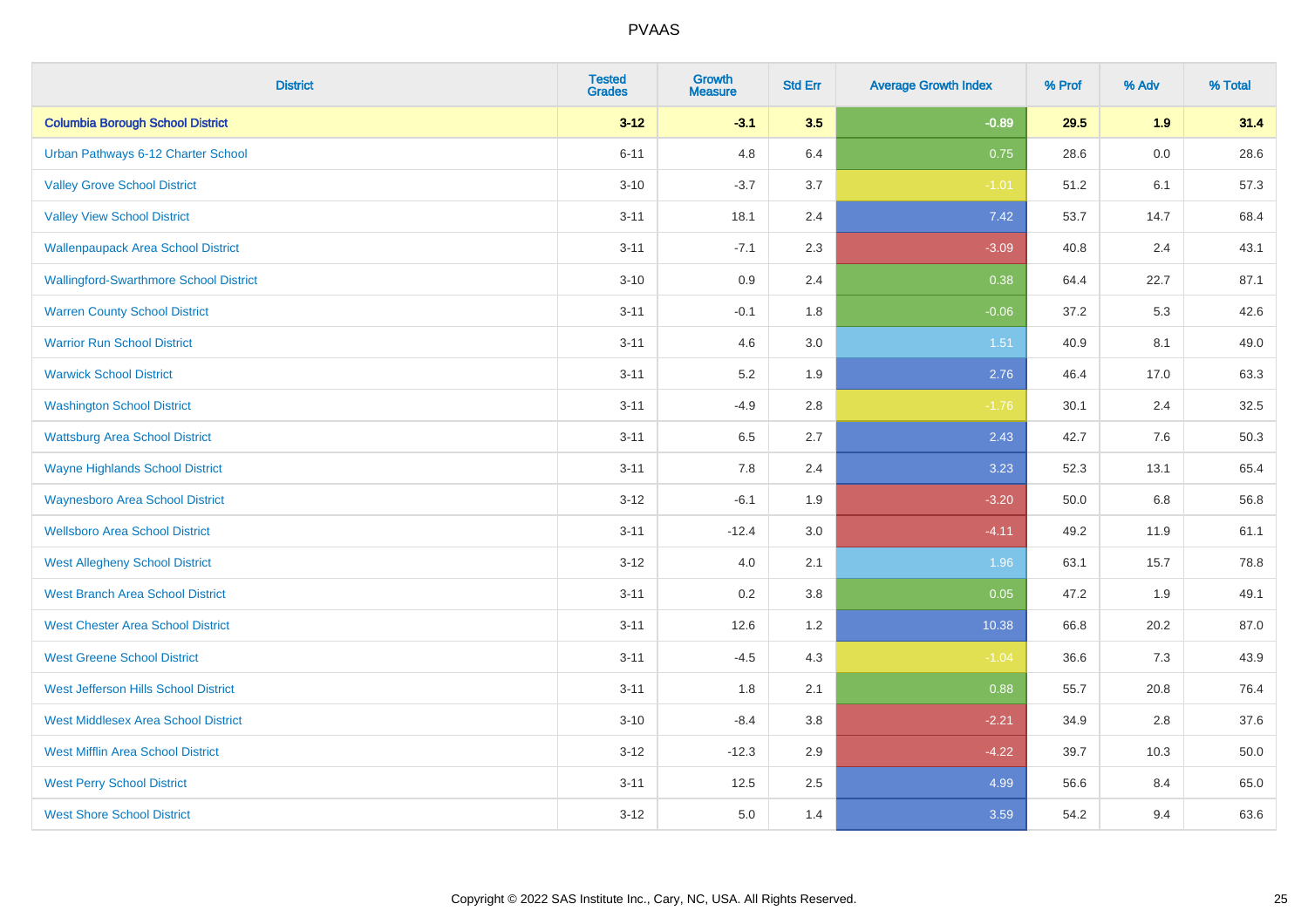| <b>District</b>                                 | <b>Tested</b><br><b>Grades</b> | <b>Growth</b><br><b>Measure</b> | <b>Std Err</b> | <b>Average Growth Index</b> | % Prof | % Adv | % Total |
|-------------------------------------------------|--------------------------------|---------------------------------|----------------|-----------------------------|--------|-------|---------|
| <b>Columbia Borough School District</b>         | $3 - 12$                       | $-3.1$                          | 3.5            | $-0.89$                     | 29.5   | 1.9   | 31.4    |
| <b>West Side CTC</b>                            | $9 - 10$                       | $-37.4$                         | 4.3            | $-8.64$                     | 8.8    | 0.0   | $8.8\,$ |
| <b>West York Area School District</b>           | $3 - 12$                       | 3.2                             | 2.3            | 1.38                        | 53.8   | 4.4   | 58.2    |
| <b>Western Beaver County School District</b>    | $3 - 11$                       | $-7.8$                          | 4.2            | $-1.87$                     | 56.5   | 6.5   | 63.0    |
| <b>Western Wayne School District</b>            | $3 - 11$                       | 5.6                             | 2.9            | 1.93                        | 41.3   | 17.4  | 58.7    |
| <b>Westinghouse Arts Academy Charter School</b> | $9 - 10$                       | $-0.7$                          | 3.6            | $-0.19$                     | 59.2   | 8.4   | 67.6    |
| <b>Westmont Hilltop School District</b>         | $3 - 11$                       | $-4.0$                          | 2.8            | $-1.40$                     | 36.3   | 13.3  | 49.6    |
| <b>Whitehall-Coplay School District</b>         | $3 - 11$                       | 6.1                             | 1.8            | 3.45                        | 49.3   | 7.4   | 56.6    |
| <b>Wilkes-Barre Area School District</b>        | $3 - 11$                       | 0.1                             | 3.2            | 0.02                        | 35.5   | 5.4   | 40.9    |
| <b>William Penn School District</b>             | $3 - 12$                       | 8.3                             | 2.1            | 3.99                        | 35.6   | 3.0   | 38.7    |
| <b>Williams Valley School District</b>          | $3 - 11$                       | $-7.3$                          | 3.4            | $-2.13$                     | 23.2   | 0.0   | 23.2    |
| <b>Williamsburg Community School District</b>   | $3 - 11$                       | $-14.3$                         | 4.1            | $-3.48$                     | 28.3   | 0.0   | 28.3    |
| <b>Williamsport Area School District</b>        | $3 - 11$                       | 1.9                             | 1.8            | 1.04                        | 44.1   | 12.8  | 56.9    |
| Wilmington Area School District                 | $3 - 11$                       | 7.5                             | 3.0            | 2.48                        | 55.1   | 5.1   | 60.2    |
| <b>Wilson Area School District</b>              | $3 - 11$                       | 6.0                             | 2.6            | 2.30                        | 48.7   | 8.5   | 57.2    |
| <b>Wilson School District</b>                   | $3 - 12$                       | $8.8\,$                         | 1.5            | 5.96                        | 52.6   | 14.6  | 67.2    |
| <b>Windber Area School District</b>             | $3 - 11$                       | $-7.2$                          | 3.2            | $-2.24$                     | 55.4   | 7.2   | 62.6    |
| <b>Wissahickon School District</b>              | $3 - 10$                       | 12.5                            | 1.8            | 6.85                        | 58.3   | 22.4  | 80.7    |
| <b>Woodland Hills School District</b>           | $3 - 12$                       | 3.2                             | 2.6            | 1.22                        | 31.4   | 3.6   | 35.0    |
| <b>Wyalusing Area School District</b>           | $3 - 12$                       | 8.8                             | 3.3            | 2.68                        | 54.6   | 11.7  | 66.2    |
| <b>Wyoming Area School District</b>             | $3 - 10$                       | $-1.3$                          | 2.6            | $-0.50$                     | 53.8   | 10.8  | 64.6    |
| <b>Wyoming Valley West School District</b>      | $3 - 11$                       | $-2.2$                          | 2.4            | $-0.91$                     | 49.4   | 3.0   | 52.4    |
| <b>Wyomissing Area School District</b>          | $3 - 12$                       | 0.8                             | 2.6            | 0.33                        | 55.7   | 17.6  | 73.3    |